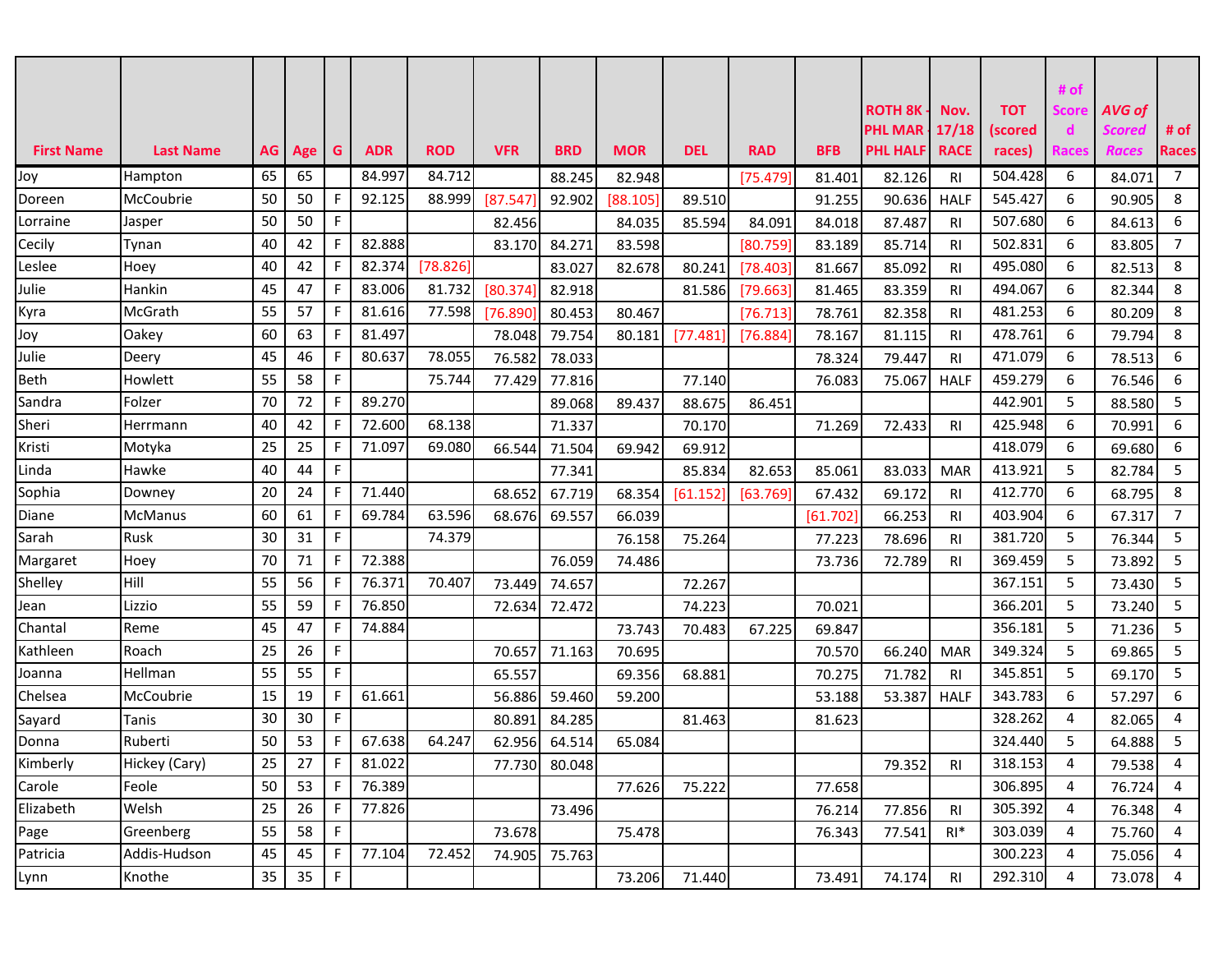| Erin Patterson | Gill             | 35 | 35 | F           | 73.284 |          |          |        | 71.032 |        |        | 71.379 | 70.211 | <b>HALF</b>    | 285.906 | 4              | 71.477 | 4              |
|----------------|------------------|----|----|-------------|--------|----------|----------|--------|--------|--------|--------|--------|--------|----------------|---------|----------------|--------|----------------|
| Maryann        | Cassidy          | 55 | 59 | F           | 47.463 | [45.772] | [44.100] | 45.837 | 45.524 | 48.126 |        | 47.650 | 47.020 | <b>HALF</b>    | 281.621 | 6              | 46.937 | 8              |
| Sally          | Andersen         | 25 | 29 | F           | 56.417 | 51.100   |          | 49.494 |        | 56.316 | 51.217 |        |        |                | 264.544 | 5              | 52.909 | 5              |
| Kimberly       | Lee              | 45 | 46 | F           | 66.162 | 62.760   |          | 63.966 |        |        |        |        | 65.709 | <b>MAR</b>     | 258.597 | 4              | 64.649 | 4              |
| Samantha       | McNally (Howard) | 25 | 25 | F           | 85.963 |          |          | 85.001 |        |        |        | 81.178 |        |                | 252.142 | 3              | 84.047 | 3              |
| Carolyn        | <b>Bujak</b>     | 60 | 60 | F           |        |          |          |        |        | 79.813 | 79.190 | 83.582 |        |                | 242.584 | 3              | 80.861 | 3              |
| Mary           | Braverman        | 45 | 49 | $\mathsf F$ |        |          | 80.406   | 83.967 |        |        | 77.668 |        |        |                | 242.040 | 3              | 80.680 | 3              |
| Lisa           | Duffy            | 45 | 48 | F           |        |          | 58.742   | 61.381 |        |        | 59.048 |        | 58.235 | <b>HALF</b>    | 237.405 | 4              | 59.351 | 4              |
| Cheryl         | <b>Bellaire</b>  | 50 | 53 | F           |        |          | 78.565   |        | 80.722 |        | 76.902 |        |        |                | 236.189 | 3              | 78.730 | 3              |
| Anabelle       | <b>Morales</b>   | 40 | 44 | F           |        |          |          | 76.650 |        |        | 72.634 |        | 76.630 | R <sub>1</sub> | 225.914 | 3              | 75.305 | 3              |
| Michele        | Siconolfi        | 30 | 31 | F           | 58.719 |          |          | 52.104 |        |        |        | 54.929 | 54.689 | <b>HALF</b>    | 220.441 | 4              | 55.110 | 4              |
| Joanne         | Flynn            | 35 | 37 | F           |        |          | 71.387   | 72.369 | 71.560 |        |        |        |        |                | 215.316 | 3              | 71.772 | 3              |
| Diane          | Hardies          | 65 | 66 | F           | 76.417 |          | 70.519   |        |        |        |        | 66.762 |        |                | 213.698 | 3              | 71.233 | 3              |
| <b>Barbara</b> | <b>Brynko</b>    | 55 | 58 | F           |        |          |          |        | 68.710 |        |        | 68.401 | 70.143 | R <sub>1</sub> | 207.253 | 3              | 69.084 | 3              |
| Barbara        | Thomas-Maddox    | 45 | 46 | F           |        | 66.085   |          | 70.471 | 67.341 |        |        |        |        |                | 203.897 | 3              | 67.966 | 3              |
| Jennifer       | Ropka            | 40 | 44 | F           | 68.705 |          |          | 70.062 |        |        |        |        | 64.528 | <b>MAR</b>     | 203.295 | 3              | 67.765 | 3              |
| Marjorie       | Morris           | 60 | 64 | F           | 65.730 |          |          | 63.042 | 65.465 |        |        |        |        |                | 194.237 | 3              | 64.746 | 3              |
| Rita           | Alles            | 70 | 74 | F           | 67.757 |          |          |        | 60.485 |        |        |        | 60.010 | R <sub>1</sub> | 188.252 | 3              | 62.751 | $\mathbf{3}$   |
| Elena          | Kupchik          | 35 | 38 | F           |        |          |          | 54.286 |        | 63.486 |        |        | 57.189 | <b>MAR</b>     | 174.962 | 3              | 58.321 | 3              |
| Annette        | MacMillan        | 65 | 68 | F           |        |          |          |        |        |        |        | 81.872 | 84.742 | R <sub>l</sub> | 166.614 | $\overline{2}$ | 83.307 | $\overline{2}$ |
| Laura          | Onderko          | 25 | 25 | F           | 83.146 |          |          |        |        |        |        |        | 80.777 | <b>HALF</b>    | 163.923 | $\overline{2}$ | 81.962 | $\overline{2}$ |
| Ashley         | Olsen            | 25 | 28 | F           |        | 79.525   |          | 82.257 |        |        |        |        |        |                | 161.782 | 2              | 80.891 | $\overline{2}$ |
| Abby           | Dean             | 40 | 40 | F           | 74.392 |          |          | 82.133 |        |        |        |        |        |                | 156.525 | 2              | 78.263 | $\overline{2}$ |
| Carin          | Cohen            | 50 | 51 | F           |        |          |          | 73.134 |        |        |        |        | 73.750 | <b>HALF</b>    | 146.884 | $\overline{2}$ | 73.442 | $\overline{2}$ |
| Dana           | Kolesar          | 30 | 32 | F           |        | 71.843   |          | 74.365 |        |        |        |        |        |                | 146.208 | 2              | 73.104 | $\overline{2}$ |
| Christy        | Peterson         | 35 | 37 | $\mathsf F$ |        | 79.344   |          | 65.368 |        |        |        |        |        |                | 144.712 | 2              | 72.356 | $\overline{2}$ |
| Gretchen       | Cooney           | 50 | 51 | F           |        |          |          | 73.574 |        |        |        |        | 70.475 | <b>MAR</b>     | 144.050 | 2              | 72.025 | $\overline{2}$ |
| Robin          | Jefferis         | 45 | 49 | F           |        |          |          |        |        | 73.472 | 67.427 |        |        |                | 140.900 | $\overline{2}$ | 70.450 | $\overline{2}$ |
| Dawn           | Pelon            | 40 | 40 | $\mathsf F$ |        | 68.017   |          |        |        | 72.268 |        |        |        |                | 140.285 | 2              | 70.143 | $\overline{2}$ |
| Carolyn        | Matthews         | 35 | 36 | $\mathsf F$ |        |          | 71.269   | 68.981 |        |        |        |        |        |                | 140.251 | $\overline{2}$ | 70.125 | $\overline{2}$ |
| Jessica        | Pongracz Modica  | 30 | 32 | F           | 70.523 |          |          | 69.247 |        |        |        |        |        |                | 139.770 | 2              | 69.885 | $\overline{2}$ |
| Dawn           | Deitch           | 40 | 41 | $\mathsf F$ |        | 45.361   | 46.663   | 46.083 |        |        |        |        |        |                | 138.106 | 3              | 46.035 | 3              |
| Janet          | Lewis            | 35 | 39 | $\mathsf F$ |        |          |          |        | 68.895 |        |        | 66.821 |        |                | 135.716 | $\overline{2}$ | 67.858 | $\overline{2}$ |
| Nichole        | Gebhart          | 30 | 32 | $\mathsf F$ |        |          |          | 69.488 |        |        |        |        | 65.055 | <b>MAR</b>     | 134.544 | $\overline{2}$ | 67.272 | $\overline{2}$ |
| Maria          | Gandolfo         | 45 | 49 | F           |        |          | 64.896   | 68.291 |        |        |        |        |        |                | 133.187 | $\overline{2}$ | 66.593 | $\overline{2}$ |
| Pamela         | Gekas            | 50 | 50 | $\mathsf F$ |        |          |          |        |        |        |        | 66.840 | 65.496 | <b>HALF</b>    | 132.335 | $\overline{2}$ | 66.168 | $\overline{2}$ |
| Sandra         | Pascone          | 45 | 46 | $\mathsf F$ |        | 65.298   |          |        |        |        |        |        | 65.063 | <b>MAR</b>     | 130.361 | $\overline{2}$ | 65.180 | $\overline{2}$ |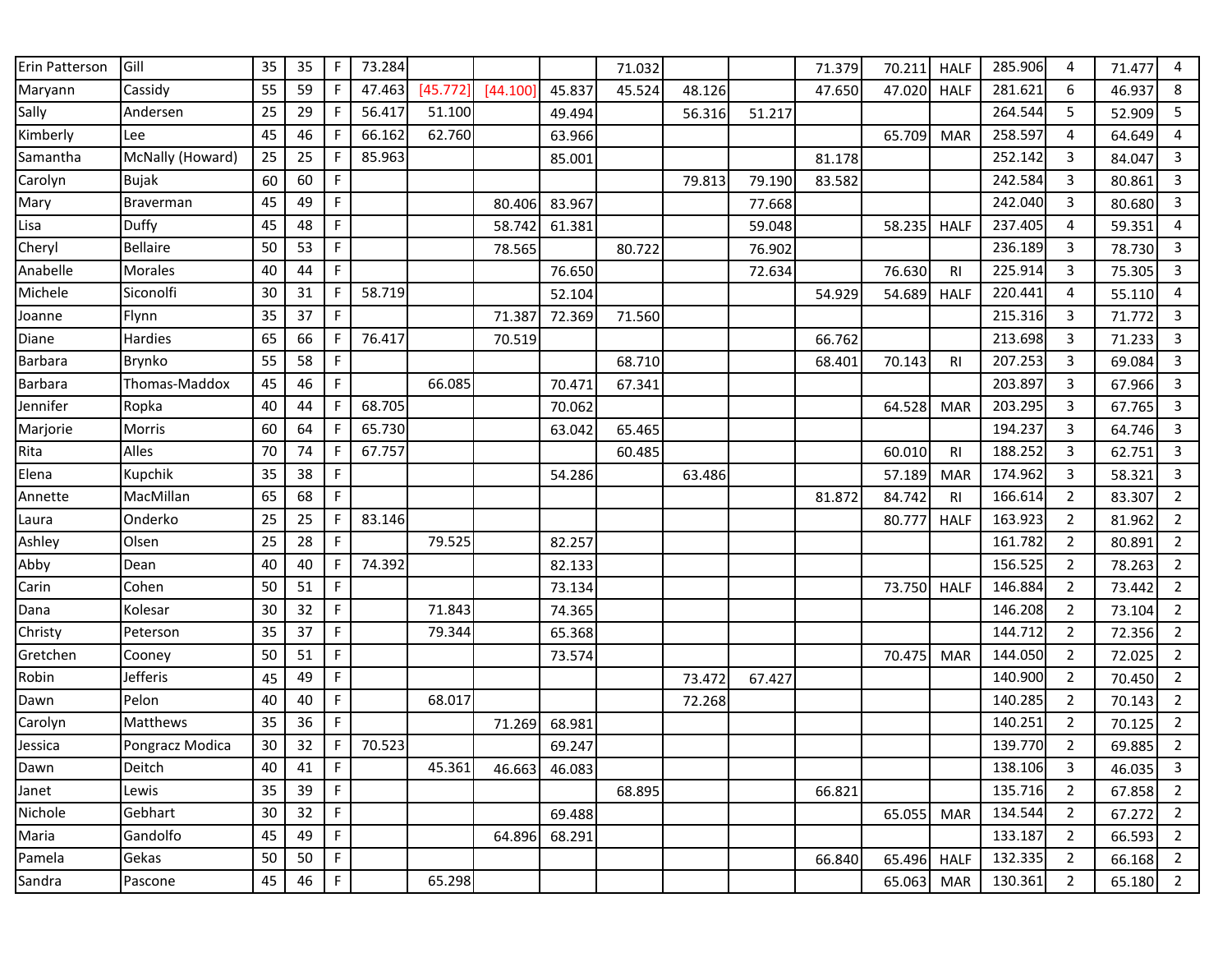| Dawn      | McCarthy         | 45 | 45 | $\mathsf F$ |        | 64.570 |        |        |        |        |        |        | 65.612 | <b>MAR</b>  | 130.182 | 2              | 65.091 | 2              |
|-----------|------------------|----|----|-------------|--------|--------|--------|--------|--------|--------|--------|--------|--------|-------------|---------|----------------|--------|----------------|
| Larissa   | Binkley          | 30 | 32 | $\mathsf F$ |        | 64.234 |        |        |        |        |        |        | 65.883 | <b>MAR</b>  | 130.117 | $\overline{2}$ | 65.058 | $\overline{2}$ |
| Daria     | Petraglia        | 40 | 44 | $\mathsf F$ |        |        |        |        | 64.471 |        | 63.826 |        |        |             | 128.298 | $\overline{2}$ | 64.149 | $\overline{2}$ |
| Carolyn   | Harris           | 55 | 55 | $\mathsf F$ | 65.446 |        | 61.943 |        |        |        |        |        |        |             | 127.389 | $\overline{2}$ | 63.695 | $\overline{2}$ |
| Claire    | Neilan           | 35 | 38 | $\mathsf F$ |        | 63.157 |        |        |        |        |        |        | 63.885 | <b>HALF</b> | 127.042 | $\overline{2}$ | 63.521 | $\overline{2}$ |
| Eileen    | Stevenson        | 50 | 51 | $\mathsf F$ |        |        |        | 57.675 |        |        |        |        | 64.465 | <b>HALF</b> | 122.141 | $\overline{2}$ | 61.070 | $\overline{2}$ |
| Jennifer  | Killius          | 25 | 29 | $\mathsf F$ |        |        |        |        |        |        |        | 62.414 | 57.188 | <b>HALF</b> | 119.603 | $\overline{2}$ | 59.801 | $\overline{2}$ |
| Lisa      | Freedman         | 45 | 48 | F           |        |        |        |        |        | 70.289 |        |        | 46.732 | <b>HALF</b> | 117.021 | 2              | 58.511 | $\overline{2}$ |
| Nicole    | Jones            | 35 | 39 | $\mathsf F$ |        |        |        | 58.851 |        |        |        |        | 57.601 | <b>HALF</b> | 116.451 | $\overline{2}$ | 58.226 | $\overline{2}$ |
| Emily     | Bonnem           | 25 | 26 | $\mathsf F$ |        |        |        | 57.338 |        |        |        |        | 55.752 | <b>HALF</b> | 113.090 | $\overline{2}$ | 56.545 | $\overline{2}$ |
| Karoline  | Moxham           | 45 | 49 | $\mathsf F$ |        |        |        | 47.312 |        |        |        | 64.288 |        |             | 111.600 | $\overline{2}$ | 55.800 | $\overline{2}$ |
| Nancy     | Smith            | 55 | 55 | $\mathsf F$ |        |        |        | 91.858 |        |        |        |        |        |             | 91.858  | $\mathbf{1}$   | 91.858 | $\mathbf{1}$   |
| Gladys    | Asiba            | 30 | 34 | $\mathsf F$ |        |        |        | 86.684 |        |        |        |        |        |             | 86.684  | 1              | 86.684 | $\mathbf{1}$   |
| Lauren    | Philbrook        | 25 | 25 | $\mathsf F$ |        |        |        |        |        |        |        |        | 86.528 | <b>HALF</b> | 86.528  | 1              | 86.528 | $\mathbf{1}$   |
| Carol     | Jefferson        | 25 | 26 | F           |        |        |        | 85.636 |        |        |        |        |        |             | 85.636  | 1              | 85.636 | $\mathbf{1}$   |
| Crystal   | <b>Burnick</b>   | 20 | 23 | $\mathsf F$ |        |        |        | 85.440 |        |        |        |        |        |             | 85.440  | $\mathbf{1}$   | 85.440 | $\mathbf{1}$   |
| Coreen    | Steinbach        | 60 | 61 | $\mathsf F$ |        |        |        |        |        |        | 85.298 |        |        |             | 85.298  | $\mathbf{1}$   | 85.298 | $\mathbf{1}$   |
| Emily     | Shertzer         | 30 | 32 | F           |        |        |        |        |        | 83.958 |        |        |        |             | 83.958  | $\mathbf{1}$   | 83.958 | $\mathbf 1$    |
| Aimee     | Phillippi-Taylor | 30 | 34 | $\mathsf F$ |        |        |        | 82.763 |        |        |        |        |        |             | 82.763  | 1              | 82.763 | $\mathbf{1}$   |
| Carol     | Giampietro       | 50 | 54 | F           |        |        |        |        |        | 80.287 |        |        |        |             | 80.287  | 1              | 80.287 | $\mathbf{1}$   |
| Mary Kate | Kelly            | 20 | 24 | $\mathsf F$ | 80.072 |        |        |        |        |        |        |        |        |             | 80.072  | 1              | 80.072 | $\mathbf{1}$   |
| Lena      | Edelstein        | 25 | 25 | $\mathsf F$ |        |        |        |        |        |        | 79.956 |        |        |             | 79.956  | $\mathbf{1}$   | 79.956 | $\mathbf{1}$   |
| Elizabeth | Lim              | 45 | 47 | $\mathsf F$ |        |        |        | 78.735 |        |        |        |        |        |             | 78.735  | $\mathbf{1}$   | 78.735 | $\mathbf{1}$   |
| Jolene    | Collins          | 20 | 23 | $\mathsf F$ |        |        |        | 78.571 |        |        |        |        |        |             | 78.571  | $\mathbf{1}$   | 78.571 | $\mathbf{1}$   |
| Megan     | VanDenHengel     | 25 | 25 | $\mathsf F$ |        |        |        |        |        |        |        |        | 78.235 | RI          | 78.235  | $\mathbf{1}$   | 78.235 | $\mathbf{1}$   |
| Deborah   | Compton          | 60 | 63 | $\mathsf F$ |        |        |        | 78.127 |        |        |        |        |        |             | 78.127  | 1              | 78.127 | $\mathbf{1}$   |
| Anna      | Aagenes          | 20 | 23 | F           |        |        |        | 77.874 |        |        |        |        |        |             | 77.874  | 1              | 77.874 | $\mathbf{1}$   |
| Maria     | Winters          | 25 | 27 | $\mathsf F$ | 77.487 |        |        |        |        |        |        |        |        |             | 77.487  | $\mathbf{1}$   | 77.487 | $\mathbf{1}$   |
| Barbara   | Leighton         | 65 | 67 | F           |        |        | 77.111 |        |        |        |        |        |        |             | 77.111  | 1              | 77.111 | $\mathbf{1}$   |
| Donna     | Palisca          | 30 | 34 | F           | 77.003 |        |        |        |        |        |        |        |        |             | 77.003  | 1              | 77.003 | $\mathbf{1}$   |
| Viola     | Terwiesch        | 40 | 43 | F           |        |        |        | 76.820 |        |        |        |        |        |             | 76.820  | 1              | 76.820 | $\mathbf{1}$   |
| Meranda   | Schwelm          | 35 | 38 | $\mathsf F$ |        | 76.764 |        |        |        |        |        |        |        |             | 76.764  | 1              | 76.764 | $\mathbf{1}$   |
| Zandra    | Walton           | 25 | 25 | $\mathsf F$ |        |        |        |        |        |        |        |        | 76.227 | <b>MAR</b>  | 76.227  | $\mathbf{1}$   | 76.227 | $\mathbf{1}$   |
| Kristin   | Zielinski        | 30 | 31 | $\mathsf F$ |        |        |        | 75.909 |        |        |        |        |        |             | 75.909  | 1              | 75.909 | $\mathbf{1}$   |
| Jo-Ann    | Jenkins          | 50 | 54 | $\mathsf F$ | 75.625 |        |        |        |        |        |        |        |        |             | 75.625  | $\mathbf{1}$   | 75.625 | $\mathbf{1}$   |
| Patricia  | Heppelmann       | 40 | 40 | $\mathsf F$ |        |        |        |        |        |        |        |        | 75.420 | <b>HALF</b> | 75.420  | $\mathbf{1}$   | 75.420 | $\mathbf{1}$   |
| Danielle  | Graham           | 20 | 23 | $\mathsf F$ |        |        |        |        |        |        |        |        | 75.308 | <b>MAR</b>  | 75.308  | $\mathbf{1}$   | 75.308 | $\mathbf{1}$   |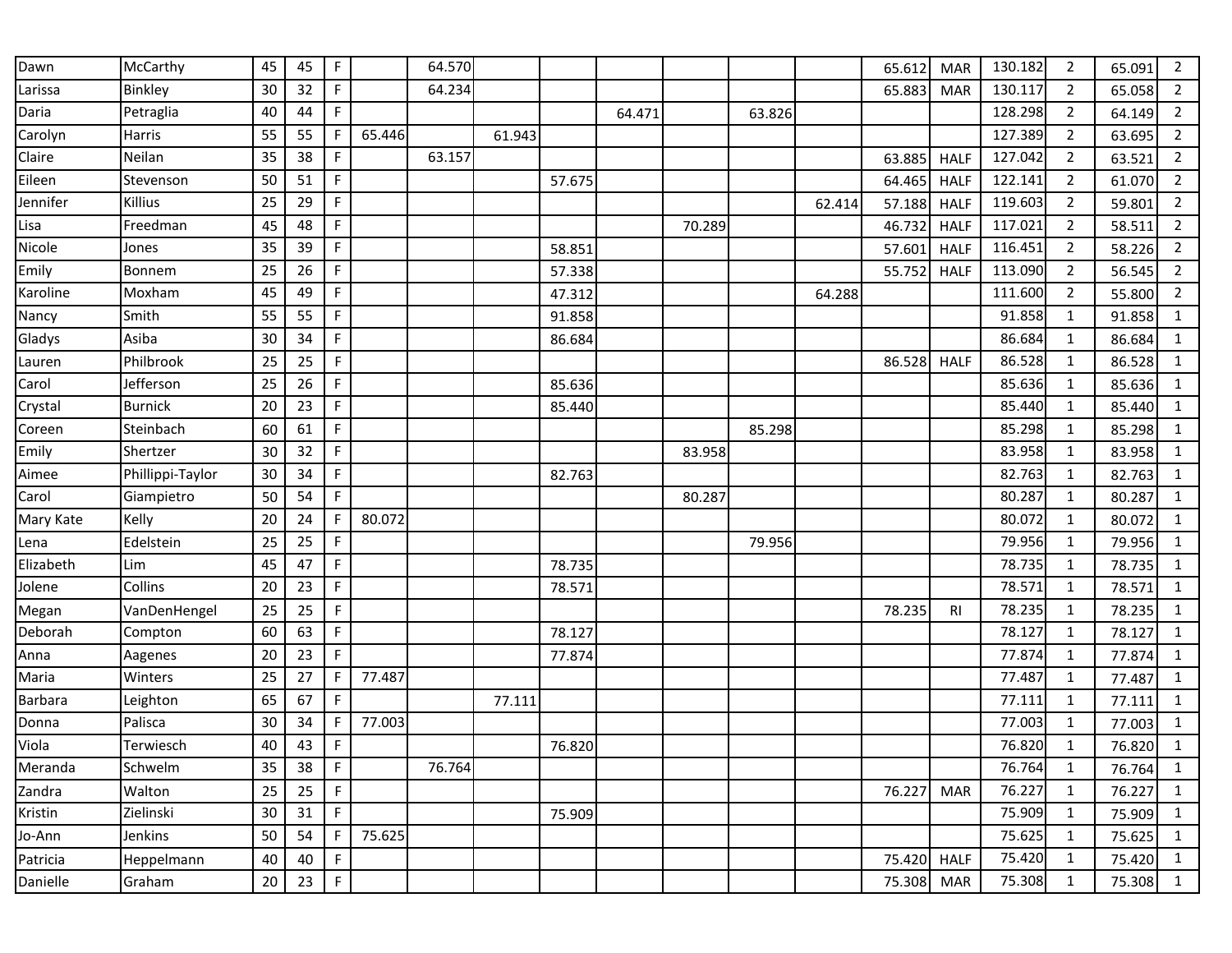| Anne Marie     | Moffatt        | 25 | 28 | $\mathsf F$ |        |        |        | 75.278 |  |        |        |                | 75.278 | 1            | 75.278 | 1            |
|----------------|----------------|----|----|-------------|--------|--------|--------|--------|--|--------|--------|----------------|--------|--------------|--------|--------------|
| Terry          | McWilliams     | 45 | 46 | F           |        |        |        |        |  |        | 74.733 | <b>MAR</b>     | 74.733 | 1            | 74.733 | $\mathbf{1}$ |
| Ruth           | King           | 60 | 61 | F           |        |        |        | 74.462 |  |        |        |                | 74.462 | $\mathbf{1}$ | 74.462 | $\mathbf{1}$ |
| Mary           | Matthews       | 50 | 52 | F           |        |        |        |        |  |        | 73.791 | R <sub>l</sub> | 73.791 | $\mathbf{1}$ | 73.791 | $\mathbf{1}$ |
| Anne Marie     | Everhart       | 25 | 29 | F           |        |        |        |        |  |        | 73.612 | R <sub>l</sub> | 73.612 | $\mathbf{1}$ | 73.612 | $\mathbf 1$  |
| Cassandra      | King           | 45 | 45 | F           |        |        |        | 73.557 |  |        |        |                | 73.557 | $\mathbf{1}$ | 73.557 | $\mathbf{1}$ |
| Jessica-Lyn    | Joseph         | 20 | 23 | F           |        |        |        | 73.315 |  |        |        |                | 73.315 | $\mathbf{1}$ | 73.315 | $\mathbf{1}$ |
| Erin           | Mullican       | 15 | 15 | F           |        |        |        | 72.521 |  |        |        |                | 72.521 | 1            | 72.521 | $\mathbf{1}$ |
| Kimberly       | Dietrick       | 35 | 38 | F           |        |        | 72.461 |        |  |        |        |                | 72.461 | $\mathbf{1}$ | 72.461 | $\mathbf{1}$ |
| Jamie          | Samanns        | 30 | 32 | F           |        | 71.895 |        |        |  |        |        |                | 71.895 | $\mathbf{1}$ | 71.895 | $\mathbf{1}$ |
| Ashley         | Relova         | 20 | 24 | F           |        |        |        | 71.538 |  |        |        |                | 71.538 | 1            | 71.538 | $\mathbf{1}$ |
| Tara           | Smith          | 40 | 40 | F           |        |        | 71.225 |        |  |        |        |                | 71.225 | $\mathbf{1}$ | 71.225 | $\mathbf{1}$ |
| <b>Brittni</b> | <b>Bradley</b> | 20 | 22 | F           |        | 70.410 |        |        |  |        |        |                | 70.410 | $\mathbf{1}$ | 70.410 | $\mathbf{1}$ |
| Lorri          | Fencer         | 50 | 51 | F           |        | 70.113 |        |        |  |        |        |                | 70.113 | $\mathbf{1}$ | 70.113 | $\mathbf{1}$ |
| Jodi           | Buyyounouski   | 35 | 38 | F           |        |        |        | 70.023 |  |        |        |                | 70.023 | 1            | 70.023 | $\mathbf{1}$ |
| Denice         | DiCarlo        | 35 | 39 | F           | 69.939 |        |        |        |  |        |        |                | 69.939 | $\mathbf{1}$ | 69.939 | $\mathbf 1$  |
| Logan          | Schrader       | 25 | 25 | F           |        |        |        |        |  |        | 69.420 | <b>HALF</b>    | 69.420 | $\mathbf{1}$ | 69.420 | $\mathbf{1}$ |
| Wendy          | Mastripolito   | 45 | 46 | F           |        |        |        |        |  |        | 68.520 | R <sub>l</sub> | 68.520 | 1            | 68.520 | $\mathbf{1}$ |
| Beth           | Shisler        | 45 | 48 | F           |        |        |        | 67.944 |  |        |        |                | 67.944 | $\mathbf{1}$ | 67.944 | $\mathbf{1}$ |
| Jennifer       | Frabizzio      | 40 | 44 | F.          | 66.856 |        |        |        |  |        |        |                | 66.856 | 1            | 66.856 | $\mathbf{1}$ |
| Amy            | Keane          | 55 | 55 | $\mathsf F$ |        |        |        |        |  |        | 66.781 | <b>RI</b>      | 66.781 | $\mathbf{1}$ | 66.781 | $\mathbf{1}$ |
| Rosemarie      | Console        | 40 | 43 | F           |        |        |        | 64.966 |  |        |        |                | 64.966 | $\mathbf{1}$ | 64.966 | $\mathbf{1}$ |
| Christine      | O'Brien        | 30 | 34 | F           |        |        |        | 64.468 |  |        |        |                | 64.468 | $\mathbf{1}$ | 64.468 | $\mathbf{1}$ |
| Lauren         | Coughlin       | 25 | 25 | F           |        |        |        |        |  |        | 64.155 | <b>HALF</b>    | 64.155 | $\mathbf{1}$ | 64.155 | $\mathbf 1$  |
| Johanna        | Hantel         | 50 | 52 | F           |        |        |        |        |  |        | 64.054 | <b>MAR</b>     | 64.054 | $\mathbf{1}$ | 64.054 | $\mathbf{1}$ |
| Diane          | Hauser         | 40 | 41 | F           |        | 63.126 |        |        |  |        |        |                | 63.126 | $\mathbf{1}$ | 63.126 | $\mathbf 1$  |
| Jamea          | Campbell       | 40 | 42 | F           |        |        |        |        |  |        | 62.915 | <b>HALF</b>    | 62.915 | 1            | 62.915 | $\mathbf{1}$ |
| Alyson         | Freeman        | 35 | 37 | $\mathsf F$ |        |        |        |        |  |        | 62.208 | <b>HALF</b>    | 62.208 | $\mathbf{1}$ | 62.208 | $\mathbf{1}$ |
| Shirley        | Geerling       | 50 | 53 | F           |        |        |        | 61.268 |  |        |        |                | 61.268 | $\mathbf{1}$ | 61.268 | $\mathbf{1}$ |
| Paula          | Martin         | 45 | 49 | F           |        |        |        | 59.871 |  |        |        |                | 59.871 | 1            | 59.871 | $\mathbf{1}$ |
| Robin          | Wickham        | 45 | 46 | F           |        |        |        |        |  | 58.574 |        |                | 58.574 | $\mathbf{1}$ | 58.574 | $\mathbf{1}$ |
| Angela         | Miller         | 50 | 51 | F           |        |        |        |        |  |        | 56.341 | RI             | 56.341 | 1            | 56.341 | $\mathbf{1}$ |
| Margaret       | Charney        | 45 | 49 | $\mathsf F$ |        |        |        | 56.323 |  |        |        |                | 56.323 | $\mathbf{1}$ | 56.323 | $\mathbf{1}$ |
| Shannon        | Murphy         | 20 | 24 | F           |        |        |        | 55.887 |  |        |        |                | 55.887 | $\mathbf{1}$ | 55.887 | $\mathbf{1}$ |
| Kisha          | Vaughn         | 35 | 37 | F           |        |        |        | 52.392 |  |        |        |                | 52.392 | $\mathbf{1}$ | 52.392 | $\mathbf{1}$ |
| Maura          | <b>Tipping</b> | 25 | 25 | F           |        |        |        |        |  |        | 51.844 | <b>HALF</b>    | 51.844 | $\mathbf{1}$ | 51.844 | $\mathbf{1}$ |
| Kiara          | Smith          | 15 | 17 | $\mathsf F$ |        |        |        |        |  | 51.368 |        |                | 51.368 | $\mathbf{1}$ | 51.368 | $\mathbf{1}$ |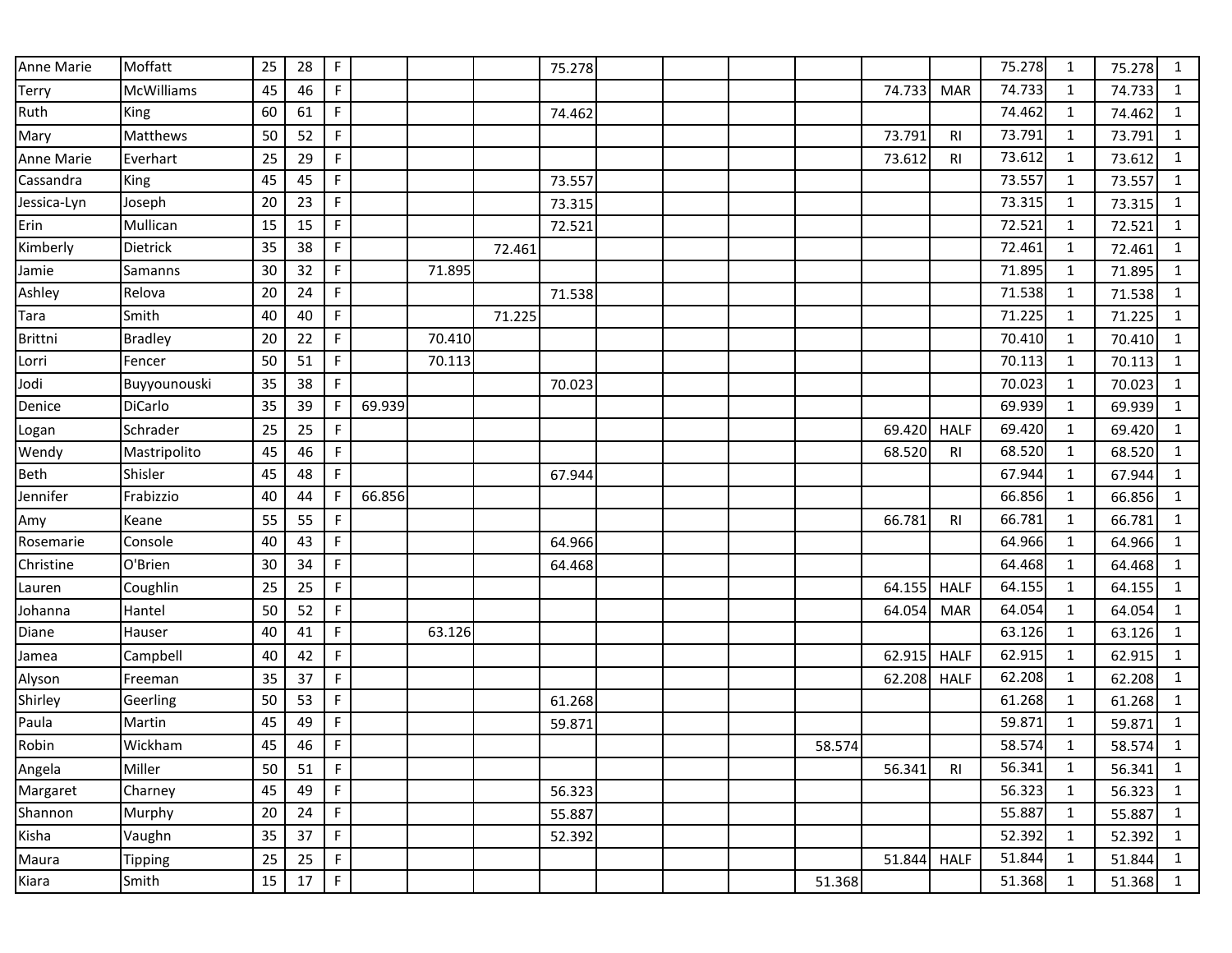| Dawn      | Kent   | 35 | 38 |   |  |        |        |  | 51.314 |        |            | 51.314 | 51.314 |  |
|-----------|--------|----|----|---|--|--------|--------|--|--------|--------|------------|--------|--------|--|
| Karen     | Clarke | 55 | 56 |   |  | 51.270 |        |  |        |        |            | 51.270 | 51.270 |  |
| Christina | Peters | 20 | 24 |   |  |        |        |  |        | 49.957 | <b>MAR</b> | 49.957 | 49.957 |  |
| Eileen    | Kampf  | 50 | 52 |   |  | 48.448 |        |  |        |        |            | 48.448 | 48.448 |  |
| Margaret  | Merlie | 20 | 24 |   |  |        |        |  |        | 45.061 | <b>MAR</b> | 45.061 | 45.061 |  |
| Patricia  | Mosley | 40 | 44 | Е |  |        | 44.998 |  |        |        |            | 44.998 | 44.998 |  |
| Lisa      | McKeon | 30 | 31 |   |  |        | 44.090 |  |        |        |            | 44.090 | 44.090 |  |
| Aisling   | Ryan   | 20 | 22 |   |  |        |        |  |        | 39.784 | <b>MAR</b> | 39.784 | 39.784 |  |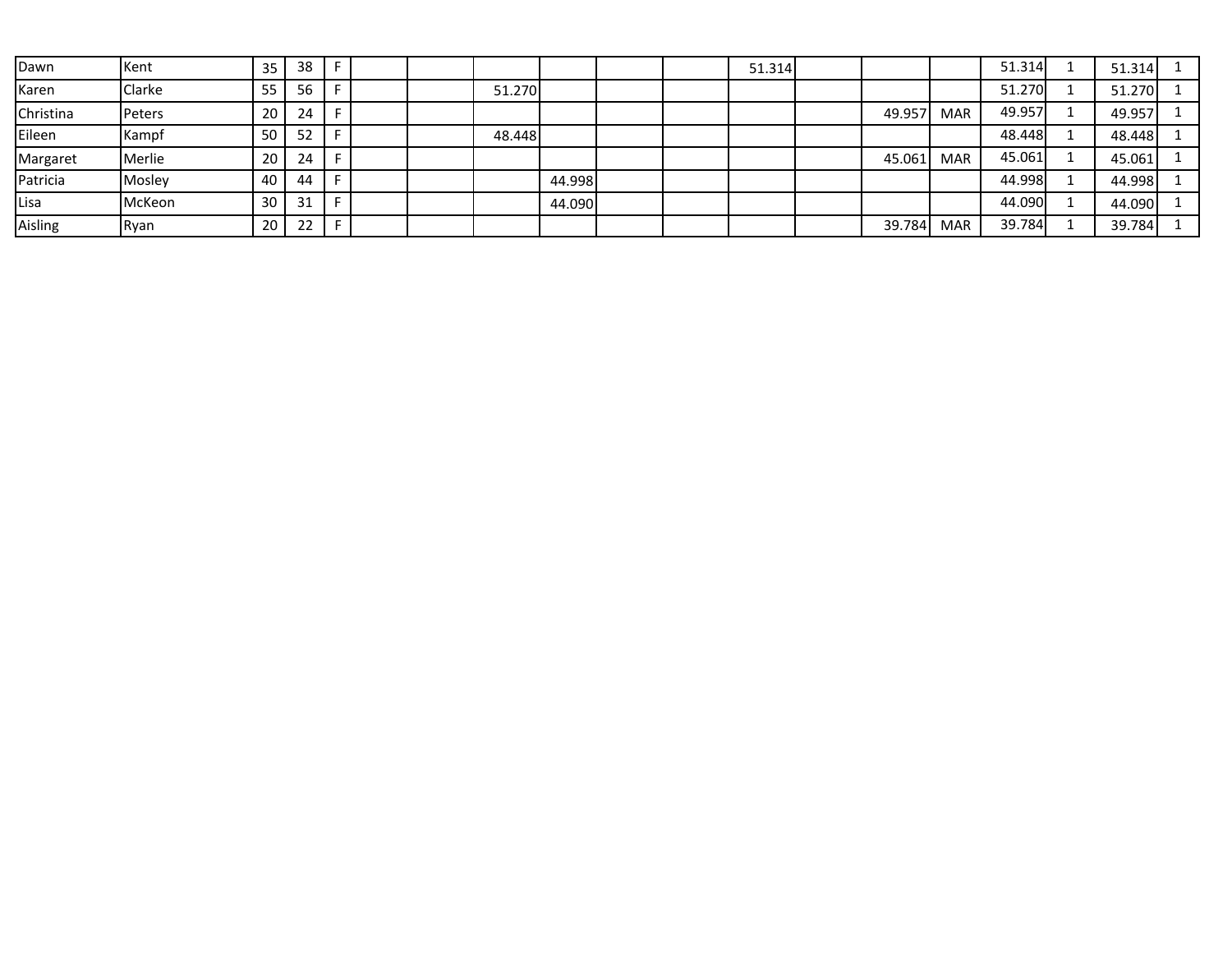|                   |                  |           |     |               |            |                 |            |               |            |            |            |            |                                  |                |                       | # of           |                         |                |
|-------------------|------------------|-----------|-----|---------------|------------|-----------------|------------|---------------|------------|------------|------------|------------|----------------------------------|----------------|-----------------------|----------------|-------------------------|----------------|
|                   |                  |           |     |               |            |                 |            |               |            |            |            |            | <b>ROTH 8K</b><br><b>PHL MAR</b> | Nov.<br>17/18  | <b>TOT</b><br>(scored | Score<br>d     | AVG of<br><b>Scored</b> | # of           |
| <b>First Name</b> | <b>Last Name</b> | $AG \mid$ | Age | G             | <b>ADR</b> | <b>ROD</b>      | <b>VFR</b> | <b>BRD</b>    | <b>MOR</b> | <b>DEL</b> | <b>RAD</b> | <b>BFB</b> | <b>PHL HALF</b>                  | <b>RACE</b>    | races)                | <b>Races</b>   | Races                   | <b>Races</b>   |
| Greg              | Watson           | 45        | 45  | M             | 87.014     | [84.072]        | 84.861     | 87.890        | 86.563     |            | [84.657]   | 86.940     | 88.283                           | R <sub>l</sub> | 521.551               | 6              | 86.925                  | 8              |
| Jim               | Sery             | 50        | 50  | M             | 83.807     | [80.404]        | [83.220]   | 85.641        | 85.282     | 85.395     | [82.912]   | 86.052     | 87.418                           | R <sub>l</sub> | 513.596               | 6              | 85.599                  | 9              |
| David             | Stewart          | 50        | 52  | M             | 83.318     |                 | 82.565     |               | 84.169     | 85.405     | 83.241     | 85.153     | [82.191]                         | <b>MAR</b>     | 503.851               | 6              | 83.975                  | $\overline{7}$ |
| Thomas            | Steenkamer       | 50        | 53  | M             | 82.007     |                 | 80.906     |               | 83.708     | 83.184     |            | 83.755     | 85.879                           | <b>RI</b>      | 499.439               | 6              | 83.240                  | 6              |
| Thomas            | Jennings         | 65        | 68  | M             | 82.339     | 80.550          | 80.784     | 82.255        | 80.808     |            | [79.693]   | 81.467     |                                  |                | 488.203               | 6              | 81.367                  | $\overline{7}$ |
| Jeffrey           | Painter          | 50        | 53  | M             |            | 80.827          | 82.599     | 82.107        | 79.213     | [76.174]   |            | 80.607     | 81.002                           | <b>HALF</b>    | 486.355               | 6              | 81.059                  | $\overline{7}$ |
| Seth              | Bergmann         | 60        | 62  | M             |            | 78.358          | 79.451     | 80.973        | 80.060     | 81.910     | 78.823     |            |                                  |                | 479.575               | 6              | 79.929                  | 6              |
| Peter             | Bittinger        | 45        | 47  | M             | 81.433     |                 | [77.411]   | 80.033        | 78.151     | 78.273     | [75.729]   | 79.312     | 80.408                           | <b>RI</b>      | 477.609               | 6              | 79.602                  | 8              |
| Steve             | Sawyer           | 60        | 60  | M             | 79.047     | [76.184]        | 76.234     | 79.361        | 79.167     | 78.282     |            | 76.815     | [63.246]                         | <b>MAR</b>     | 468.905               | 6              | 78.151                  | 8              |
| Daniel            | Simmons          | 60        | 64  | M             | 75.245     | [74.215]        | [74.852]   | 76.639        | 75.774     | 80.055     | 75.260     | 79.567     |                                  |                | 462.540               | 6              | 77.090                  | 8              |
| lames             | Flanagan         | 70        | 74  | M             |            |                 |            | 76.452        | 79.284     | 74.933     | 73.438     | 75.639     | 79.932                           | <b>RI</b>      | 459.676               | 6              | 76.613                  | 6              |
| Thomas            | Pellechio        | 55        | 56  | M             | 74.819     | 73.699          |            | 78.039        | 76.705     | 75.443     | [72.006]   | 76.489     |                                  |                | 455.194               | 6              | 75.866                  | $\overline{7}$ |
| William Lee       | Kauffman         | 50        | 54  | M             | 76.040     | 76.284          |            | 75.689        | 75.112     |            | 73.973     |            | 77.077                           | <b>RI</b>      | 454.175               | 6              | 75.696                  | 6              |
| Phillip           | Gause            | 30        | 30  | M             | 76.908     |                 | 74.723     | 77.054        |            | 75.473     | 73.486     | 74.096     | [73.500]                         | <b>HALF</b>    | 451.741               | 6              | 75.290                  | $\overline{7}$ |
| Kenneth           | Kondracki        | 50        | 50  | M             | 82.479     | 68.374          | 81.459     | 84.516        | 84.398     |            |            | 49.906     |                                  |                | 451.133               | 6              | 75.189                  | 6              |
| Anthony           | Miller           | 50        | 50  | M             | 77.836     |                 | 71.054     |               | 76.728     | 74.729     |            | 76.514     | 71.062                           | <b>RI</b>      | 447.923               | 6              | 74.654                  | 6              |
| <b>Dirk</b>       | Sweigart         | 50        | 52  | M             | 75.356     | 69.495          |            | 70.286        |            | 74.362     |            | 73.354     | 75.178                           | RI.            | 438.031               | 6              | 73.005                  | 6              |
| Kareem            | Lanier           | 35        | 39  | M             |            |                 | 68.432     |               | 73.366     | 73.151     | 71.186     | 72.837     | 74.365                           | <b>RI</b>      | 433.337               | 6              | 72.223                  | 6              |
| Kyle              | Brightbill       | 35        | 37  | M             |            |                 | 82.709     | 86.138        | 83.929     |            |            | 84.320     | 80.844                           | <b>MAR</b>     | 417.940               | 5              | 83.588                  | 5              |
| Rory              | <b>McManus</b>   | 60        | 63  | M             | 69.774     | 69.491          | [67.857]   | 68.740        | 67.950     | [67.438]   | [66.092]   | 68.267     | 70.404                           | R <sub>l</sub> | 414.625               | 6              | 69.104                  | 9              |
| Jay               | Coughenour       | 45        | 46  | M             | 82.722     | 81.945          |            |               |            | 82.050     |            | 82.251     | 81.249                           | <b>HALF</b>    | 410.216               | 5              | 82.043                  | 5              |
| John              | Costello         | 50        | 51  | M             | 84.230     | 79.984          | 81.537     |               |            | 81.486     |            | 80.986     |                                  |                | 408.222               | 5              | 81.644                  | 5              |
| Pat               | Hayburn          | 25        | 27  | M             | 81.303     |                 | 82.051     | 79.731        |            |            |            | 82.362     | 80.813                           | <b>RI</b>      | 406.260               | 5              | 81.252                  | 5              |
| Frank             | Koniges          | 55        | 57  | M             | 65.640     | 63.430          | 62.139     | 67.903        |            |            |            | 68.835     | 63.302                           | <b>MAR</b>     | 391.250               | 6              | 65.208                  | 6              |
| Kyle              | Lanier           | 35        | 39  | M             |            |                 |            |               | 77.720     | 75.183     | 72.727     | 72.806     | 74.160                           | <b>RI</b>      | 372.595               | 5              | 74.519                  | 5              |
| Tony              | Mieu             | 20        | 20  | M             |            |                 | 61.766     | 62.897        | 61.768     | [59.335]   | 59.823     | 60.045     | 62.262                           | <b>RI</b>      | 368.561               | 6              | 61.427                  | $\overline{7}$ |
| Andrew            | Mascherino       | 55        | 58  | $\mid M \mid$ | 73.906     |                 |            | 72.274 74.454 | 72.924     |            |            |            | 69.097                           | RI             | 362.655               | -5             | 72.531                  | 5              |
| Michael           | McKeeman         | 35        | 35  | M             | 88.777     |                 |            | 88.319 90.500 |            |            |            |            | 90.758                           | <b>MAR</b>     | 358.354               | $\overline{4}$ | 89.589                  | $\overline{4}$ |
| Gerald            | Herman           | 65        | 68  | M             |            | 59.177 [56.192] | [56.264]   | 59.661        | 60.341     | 58.716     | 57.532     |            | 61.990                           | RI             | 357.417               | 6              | 59.569                  | 8              |
| Louis             | Coppens          | 65        | 69  | M             | 69.640     |                 | 69.243     |               |            |            | 70.313     | 71.626     | 75.467                           | RI.            | 356.289               | 5              | 71.258                  | 5              |
| Matthew           | Sandercock       | 40        | 43  | M             |            |                 | 86.563     | 89.337        |            |            |            | 86.723     | 89.300                           | RI.            | 351.922               | $\overline{4}$ | 87.981                  | 4              |
| Russ              | Carstens         | 45        | 48  | M             |            |                 |            | 67.316        |            | 69.302     | 68.053     | 69.119     | 70.912                           | <b>RI</b>      | 344.702               | 5              | 68.940                  | 5 <sub>1</sub> |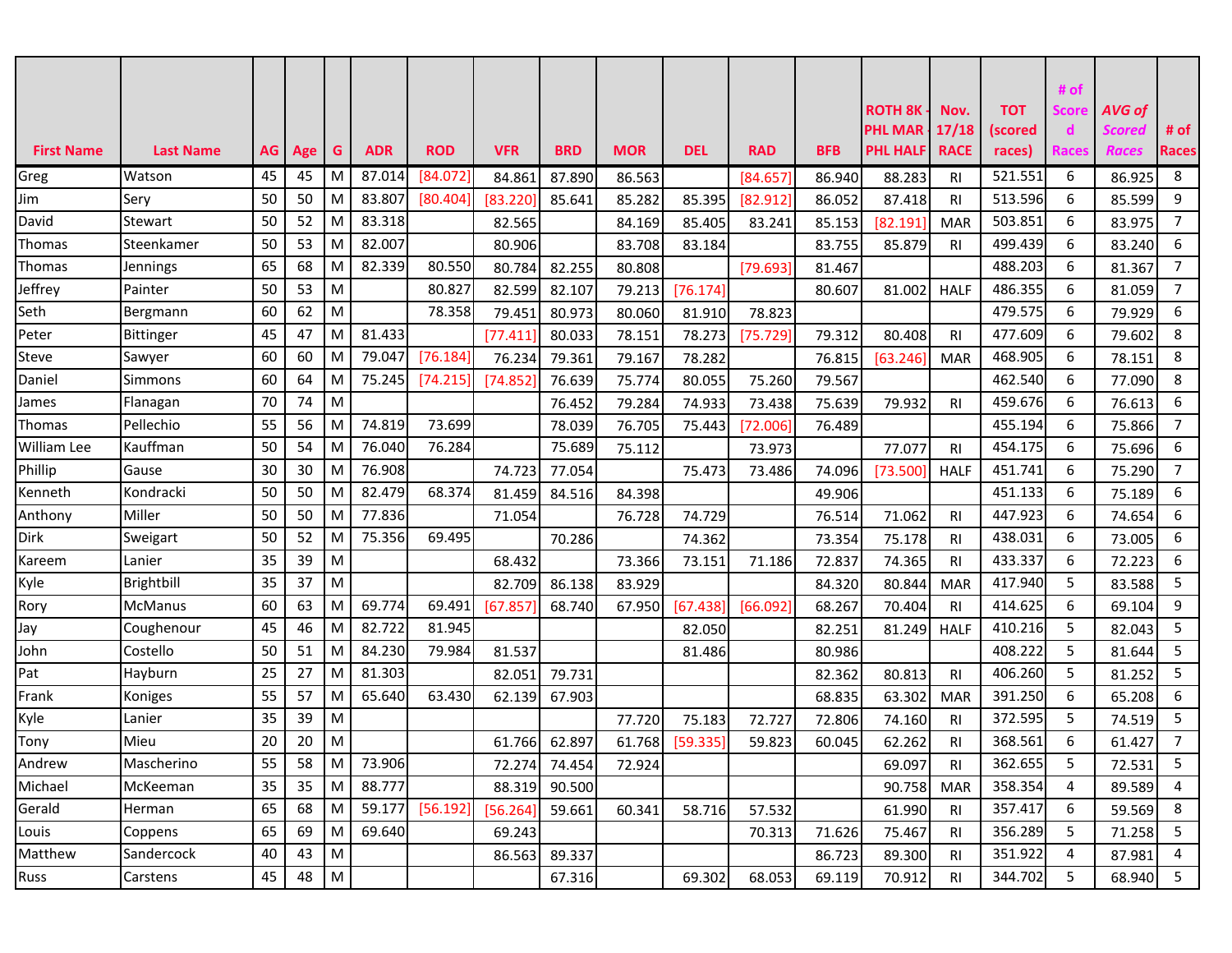| Seito          | Keenya          | 60 | 61 | ${\sf M}$ |        | 68.996 |        | 68.462 |        | 73.764 | 71.936 |        | 55.907 | <b>MAR</b>     | 339.065 | 5 | 67.813 | 5              |
|----------------|-----------------|----|----|-----------|--------|--------|--------|--------|--------|--------|--------|--------|--------|----------------|---------|---|--------|----------------|
| Darryl         | Brown           | 25 | 29 | M         |        | 84.716 |        | 85.298 |        | 84.468 |        |        | 83.620 | <b>HALF</b>    | 338.102 | 4 | 84.525 | 4              |
| Mark           | Frazza          | 60 | 62 | ${\sf M}$ | 79.529 |        | 76.235 | 78.314 |        | 75.161 |        |        |        |                | 309.239 | 4 | 77.310 | 4              |
| Robert         | Savarese        | 45 | 47 | M         | 76.937 | 76.594 |        | 77.919 | 77.090 |        |        |        |        |                | 308.540 | 4 | 77.135 | $\overline{4}$ |
| John           | Tran            | 25 | 25 | M         | 62.723 |        |        | 55.433 | 61.066 |        |        | 63.500 | 65.601 | <b>RI</b>      | 308.323 | 5 | 61.665 | 5              |
| Sean           | McKinney        | 25 | 25 | ${\sf M}$ |        |        | 73.903 | 74.866 |        |        |        | 79.242 | 77.798 | <b>RI</b>      | 305.810 | 4 | 76.453 | 4              |
| Vincent        | Craig           | 40 | 43 | ${\sf M}$ | 77.881 |        |        | 74.150 | 75.246 |        |        |        | 75.258 | R <sub>l</sub> | 302.535 | 4 | 75.634 | 4              |
| Filippo        | Bergamini       | 40 | 42 | M         |        |        | 73.333 | 77.601 | 75.784 |        |        |        | 75.669 | <b>HALF</b>    | 302.388 | 4 | 75.597 | 4              |
| Kent           | Prizer          | 60 | 62 | ${\sf M}$ | 76.187 | 74.114 | 75.666 |        | 76.267 |        |        |        |        |                | 302.234 | 4 | 75.558 | 4              |
| <b>Brandon</b> | Hamilton        | 40 | 44 | M         | 75.968 | 75.728 |        | 76.514 | 72.962 |        |        |        |        |                | 301.172 | 4 | 75.293 | 4              |
| Oleg           | Aliferov        | 40 | 41 | M         |        | 71.944 |        | 74.305 | 76.958 |        |        |        | 75.062 | <b>MAR</b>     | 298.269 | 4 | 74.567 | 4              |
| Thomas         | Elliott         | 35 | 38 | M         | 79.040 | 68.176 |        |        | 69.656 |        |        |        | 76.553 | <b>MAR</b>     | 293.425 | 4 | 73.356 | 4              |
| Samuel         | Hubbard         | 25 | 25 | M         |        |        | 58.076 | 58.043 |        | 60.813 | 58.368 | 57.454 |        |                | 292.753 | 5 | 58.551 | 5              |
| Rich           | Wright          | 40 | 44 | M         |        |        |        |        | 66.908 |        | 72.974 | 73.638 | 76.545 | R <sub>l</sub> | 290.065 | 4 | 72.516 | $\overline{4}$ |
| Michael        | Kimmel          | 35 | 39 | M         | 72.654 |        | 70.110 | 69.783 | 65.266 |        |        |        |        |                | 277.813 | 4 | 69.453 | 4              |
| Randy          | Rigley          | 55 | 58 | M         | 70.544 |        | 68.838 | 68.680 |        |        |        | 69.709 |        |                | 277.771 | 4 | 69.443 | 4              |
| Theo           | Hardies         | 65 | 67 | M         |        |        | 63.412 |        |        | 72.011 |        | 70.323 | 71.291 | <b>RI</b>      | 277.037 | 4 | 69.259 | $\overline{4}$ |
| Mike           | Bialecki        | 50 | 51 | M         | 54.523 |        | 54.310 | 54.970 |        | 56.314 |        | 53.121 |        |                | 273.238 | 5 | 54.648 | 5              |
| Hugh           | Campbell        | 85 | 87 | ${\sf M}$ |        |        |        |        | 88.809 |        |        | 89.739 | 93.916 | R <sub>l</sub> | 272.463 | 3 | 90.821 | $\overline{3}$ |
| Bob            | Schwelm         | 50 | 53 | M         |        | 89.669 |        | 91.829 |        |        |        |        | 90.429 | <b>MAR</b>     | 271.928 | 3 | 90.643 | 3              |
| Robert         | Schuler         | 60 | 63 | M         | 57.710 |        |        | 52.670 | 57.345 |        | 49.460 | 53.464 |        |                | 270.649 | 5 | 54.130 | 5              |
| John           | Schultz         | 75 | 79 | M         | 57.302 | 49.751 | 49.514 |        |        |        |        | 54.012 | 49.549 | <b>MAR</b>     | 260.128 | 5 | 52.026 | 5              |
| Gregory        | Cauller         | 50 | 52 | M         |        |        |        |        | 85.681 |        |        | 85.929 | 87.084 | $RI*$          | 258.694 | 3 | 86.231 | 3              |
| Joseph         | <b>Bruckner</b> | 55 | 58 | ${\sf M}$ |        |        |        |        | 57.174 | 66.956 | 63.681 | 66.667 |        |                | 254.478 | 4 | 63.619 | $\overline{4}$ |
| Michael        | Latsch          | 40 | 40 | M         | 66.640 |        | 64.816 |        | 58.778 |        |        | 63.663 |        |                | 253.897 | 4 | 63.474 | 4              |
| Zach           | Miller          | 25 | 28 | M         | 84.868 |        | 81.789 | 85.080 |        |        |        |        |        |                | 251.737 | 3 | 83.912 | 3              |
| <b>Brian</b>   | Ambrose         | 35 | 36 | M         | 63.025 |        | 61.639 | 63.999 |        |        |        | 62.225 |        |                | 250.888 | 4 | 62.722 | 4              |
| Robert         | Rimkis          | 50 | 51 | ${\sf M}$ | 83.992 |        | 80.733 | 83.906 |        |        |        |        |        |                | 248.632 | 3 | 82.877 | $\mathbf{3}$   |
| James          | Martin          | 50 | 50 | M         | 51.097 | 48.148 | 49.796 | 48.892 | 50.294 |        |        |        |        |                | 248.227 | 5 | 49.645 | 5              |
| Mike           | Digennaro       | 30 | 33 | M         | 86.044 |        |        |        | 81.423 | 76.819 |        |        |        |                | 244.286 | 3 | 81.429 | 3              |
| Tom            | Parlapiano      | 30 | 30 | M         | 82.995 |        |        | 80.018 |        |        |        | 78.250 |        |                | 241.263 | 3 | 80.421 | 3              |
| Michael        | Kolynych        | 65 | 65 | ${\sf M}$ |        |        |        |        | 54.444 | 60.532 |        | 59.684 | 62.934 | RI             | 237.593 | 4 | 59.398 | 4              |
| Dave           | Earnhart        | 60 | 60 | ${\sf M}$ | 78.917 |        | 76.234 |        | 80.376 |        |        |        |        |                | 235.527 | 3 | 78.509 | 3              |
| Joseph         | Clark           | 50 | 54 | ${\sf M}$ | 81.753 | 77.507 |        |        |        |        |        | 75.277 |        |                | 234.537 | 3 | 78.179 | 3              |
| <b>Brian</b>   | Sullivan        | 50 | 52 | ${\sf M}$ |        | 75.797 |        | 78.786 |        |        |        |        | 77.818 | <b>HALF</b>    | 232.401 | 3 | 77.467 | $\mathbf{3}$   |
| William        | Tanski          | 60 | 61 | ${\sf M}$ |        |        |        |        | 57.389 | 59.143 | 55.978 | 59.883 |        |                | 232.392 | 4 | 58.098 | 4              |
| Paul           | Randolph        | 45 | 45 | ${\sf M}$ |        | 74.786 |        | 78.907 |        |        | 74.632 |        |        |                | 228.325 | 3 | 76.108 | $\mathbf{3}$   |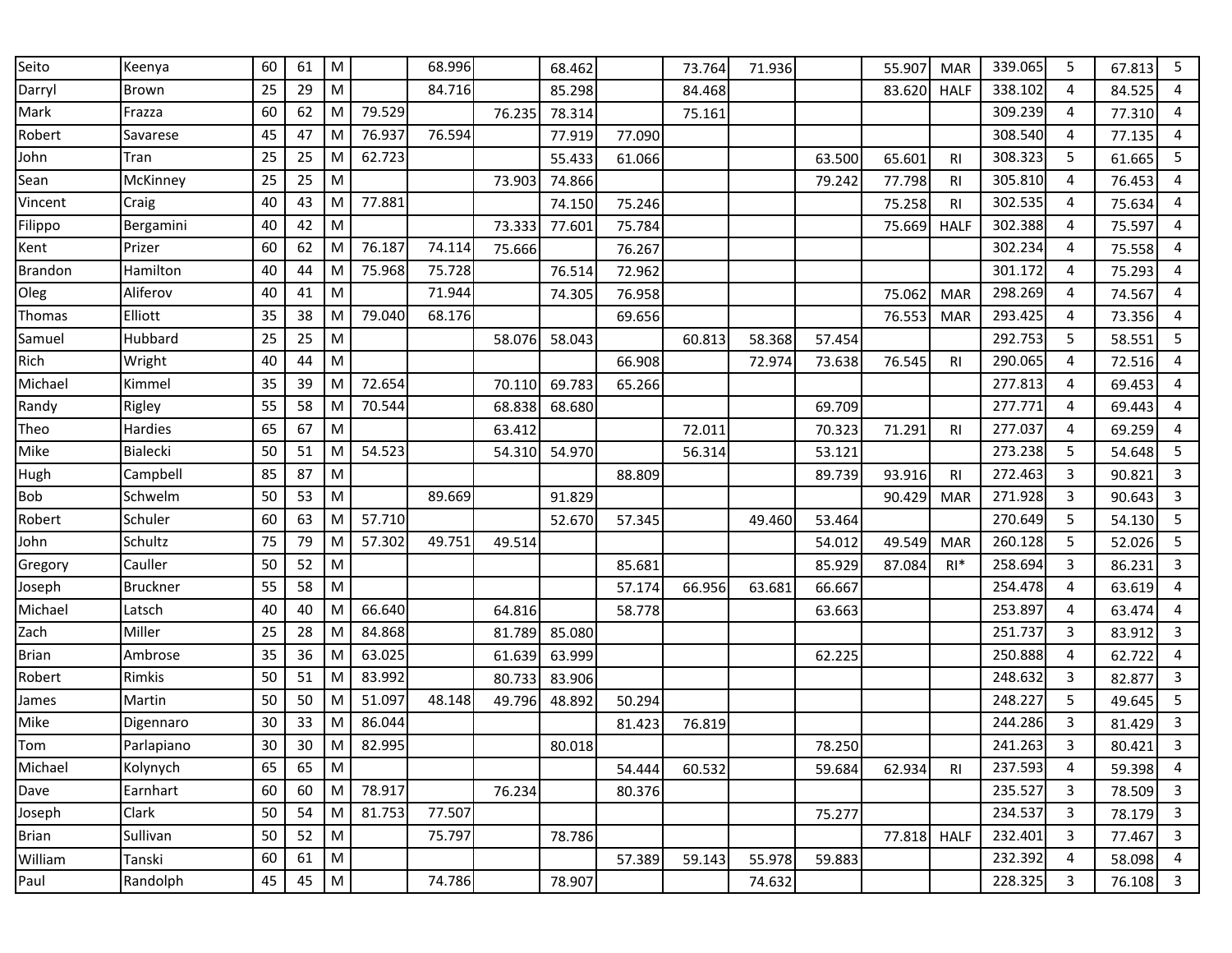| Michael      | <b>Bizal</b>     | 50 | 51 | M         |        |        | 75.294 | 78.125 |        |        | 72.768 |        |        |                | 226.186 | 3              | 75.395 | 3              |
|--------------|------------------|----|----|-----------|--------|--------|--------|--------|--------|--------|--------|--------|--------|----------------|---------|----------------|--------|----------------|
| Terence      | Kelly            | 40 | 42 | M         |        |        | 71.914 | 76.615 |        |        |        |        | 76.756 | R <sub>l</sub> | 225.285 | 3              | 75.095 | 3              |
| Kevin        | Lumpkin          | 50 | 50 | M         | 73.444 |        |        | 74.957 | 75.762 |        |        |        |        |                | 224.163 | 3              | 74.721 | 3              |
| Dave         | <b>Broadbent</b> | 60 | 62 | M         |        | 74.274 |        | 76.149 |        |        |        |        | 73.516 | R <sub>l</sub> | 223.939 | 3              | 74.646 | 3              |
| Richard      | Szymanski        | 45 | 47 | ${\sf M}$ | 61.891 | 56.743 |        |        | 48.915 | 55.935 |        |        |        |                | 223.484 | 4              | 55.871 | 4              |
| David        | Friedman         | 50 | 50 | M         | 72.780 | 75.536 |        | 74.081 |        |        |        |        |        |                | 222.397 | 3              | 74.132 | 3              |
| Stanley      | Cooper           | 50 | 53 | M         | 77.787 |        |        | 72.207 |        |        |        |        | 69.840 | <b>MAR</b>     | 219.834 | 3              | 73.278 | 3              |
| Joe          | Tornambe         | 35 | 38 | M         |        | 72.187 | 73.377 | 74.050 |        |        |        |        |        |                | 219.614 | 3              | 73.205 | 3              |
| Casey        | Coleman          | 30 | 34 | M         | 76.556 | 72.221 |        |        |        |        |        |        | 69.936 | <b>MAR</b>     | 218.713 | 3              | 72.904 | 3              |
| Craig        | Dombrosky        | 50 | 53 | M         | 72.502 | 71.086 | 71.327 |        |        |        |        |        |        |                | 214.915 | 3              | 71.638 | 3              |
| Kenneth      | Kapner           | 50 | 53 | M         |        |        |        | 71.245 |        | 70.325 |        |        | 72.997 | R <sub>l</sub> | 214.566 | 3              | 71.522 | 3              |
| Chris        | Sanchirico       | 45 | 49 | ${\sf M}$ | 70.636 |        |        | 69.582 | 69.778 |        |        |        |        |                | 209.996 | 3              | 69.999 | 3              |
| David        | Baca             | 50 | 50 | M         |        |        |        | 73.274 |        | 70.910 |        |        | 64.161 | <b>MAR</b>     | 208.345 | 3              | 69.448 | 3              |
| <b>Bruce</b> | <b>Barker</b>    | 35 | 37 | M         | 69.895 |        |        | 70.219 | 66.936 |        |        |        |        |                | 207.050 | 3              | 69.017 | 3              |
| Thomas       | Stilley          | 50 | 50 | M         |        |        |        | 68.696 | 70.651 |        |        |        | 61.743 | <b>HALF</b>    | 201.090 | 3              | 67.030 | 3              |
| Edward       | Scioli           | 45 | 49 | M         |        | 63.323 |        |        | 67.651 |        |        |        | 67.278 | <b>MAR</b>     | 198.252 | 3              | 66.084 | 3              |
| Paul         | Isaac            | 45 | 48 | M         | 40.474 | 39.461 | 36.428 | 39.443 | 38.791 |        |        |        |        |                | 194.597 | 5              | 38.919 | 5              |
| Cedric       | Edwards          | 45 | 47 | M         |        |        | 64.311 | 66.954 |        |        |        |        | 63.122 | <b>MAR</b>     | 194.387 | 3              | 64.796 | 3              |
| Robert       | Zmirich          | 50 | 53 | M         | 63.873 |        | 61.932 | 61.607 |        |        |        |        |        |                | 187.412 | 3              | 62.471 | $\overline{3}$ |
| Samuel       | Ndereba          | 35 | 35 | M         |        |        |        |        |        |        |        | 91.495 | 95.168 | $RI*$          | 186.664 | $\overline{2}$ | 93.332 | $\overline{2}$ |
| John         | Itati            | 35 | 38 | M         |        |        |        | 93.501 |        |        |        |        | 91.512 | <b>HALF</b>    | 185.013 | $\overline{2}$ | 92.506 | $\overline{2}$ |
| Jerry        | Hellman          | 55 | 58 | M         |        |        |        |        |        | 60.649 |        | 60.647 | 54.598 | <b>MAR</b>     | 175.894 | 3              | 58.631 | $\mathbf{3}$   |
| Donald       | Monagle          | 80 | 82 | M         |        |        |        |        |        | 46.337 | 43.393 | 43.794 | 42.367 | R <sub>l</sub> | 175.891 | 4              | 43.973 | 4              |
| Brendan      | Christian        | 25 | 25 | M         |        |        |        | 86.014 |        |        |        |        | 85.687 | <b>MAR</b>     | 171.701 | $\overline{2}$ | 85.850 | $\overline{2}$ |
| Reinaldo     | Reyes            | 50 | 53 | M         |        |        |        | 84.800 | 84.949 |        |        |        |        |                | 169.749 | $\overline{2}$ | 84.875 | $\overline{2}$ |
| Bouchaib     | Chakir           | 25 | 26 | M         | 84.314 |        |        | 83.349 |        |        |        |        |        |                | 167.663 | $\overline{2}$ | 83.831 | $\overline{2}$ |
| Kevin        | Tofel            | 40 | 42 | M         |        | 57.764 |        | 60.868 |        |        |        |        | 48.807 | <b>MAR</b>     | 167.438 | 3              | 55.813 | $\mathsf{3}$   |
| Michael      | Precopio         | 50 | 51 | M         |        |        | 80.911 | 82.701 |        |        |        |        |        |                | 163.611 | $\overline{2}$ | 81.806 | $\overline{2}$ |
| Seth         | Kampf            | 25 | 27 | M         | 81.474 |        |        | 81.140 |        |        |        |        |        |                | 162.614 | 2              | 81.307 | $\overline{2}$ |
| Robert       | Cannava          | 55 | 58 | M         | 81.341 |        |        | 80.522 |        |        |        |        |        |                | 161.863 | 2              | 80.931 | $\overline{2}$ |
| Matt         | Grey             | 20 | 24 | ${\sf M}$ |        |        | 77.717 | 81.913 |        |        |        |        |        |                | 159.630 | $\overline{2}$ | 79.815 | $\overline{2}$ |
| Bill         | Gould            | 40 | 43 | M         |        |        | 79.598 | 79.649 |        |        |        |        |        |                | 159.246 | 2              | 79.623 | 2              |
| Michael      | Gross            | 40 | 44 | M         |        |        |        | 80.537 |        |        |        | 78.676 |        |                | 159.213 | $\overline{2}$ | 79.607 | $\overline{2}$ |
| Epi          | Camacho          | 55 | 56 | M         |        |        | 79.115 |        |        |        |        | 80.025 |        |                | 159.140 | $\overline{2}$ | 79.570 | $\overline{2}$ |
| Matthew      | Cutrona          | 40 | 42 | M         |        |        |        |        | 76.871 |        |        |        | 81.213 | R <sub>l</sub> | 158.084 | $\overline{2}$ | 79.042 | $\overline{2}$ |
| Matt         | Flynn            | 25 | 25 | M         |        | 78.208 |        |        | 78.470 |        |        |        |        |                | 156.678 | $\overline{2}$ | 78.339 | $\overline{2}$ |
| Matthew      | Ciociola         | 25 | 28 | M         | 77.015 |        |        | 78.787 |        |        |        |        |        |                | 155.802 | $\overline{2}$ | 77.901 | $\overline{2}$ |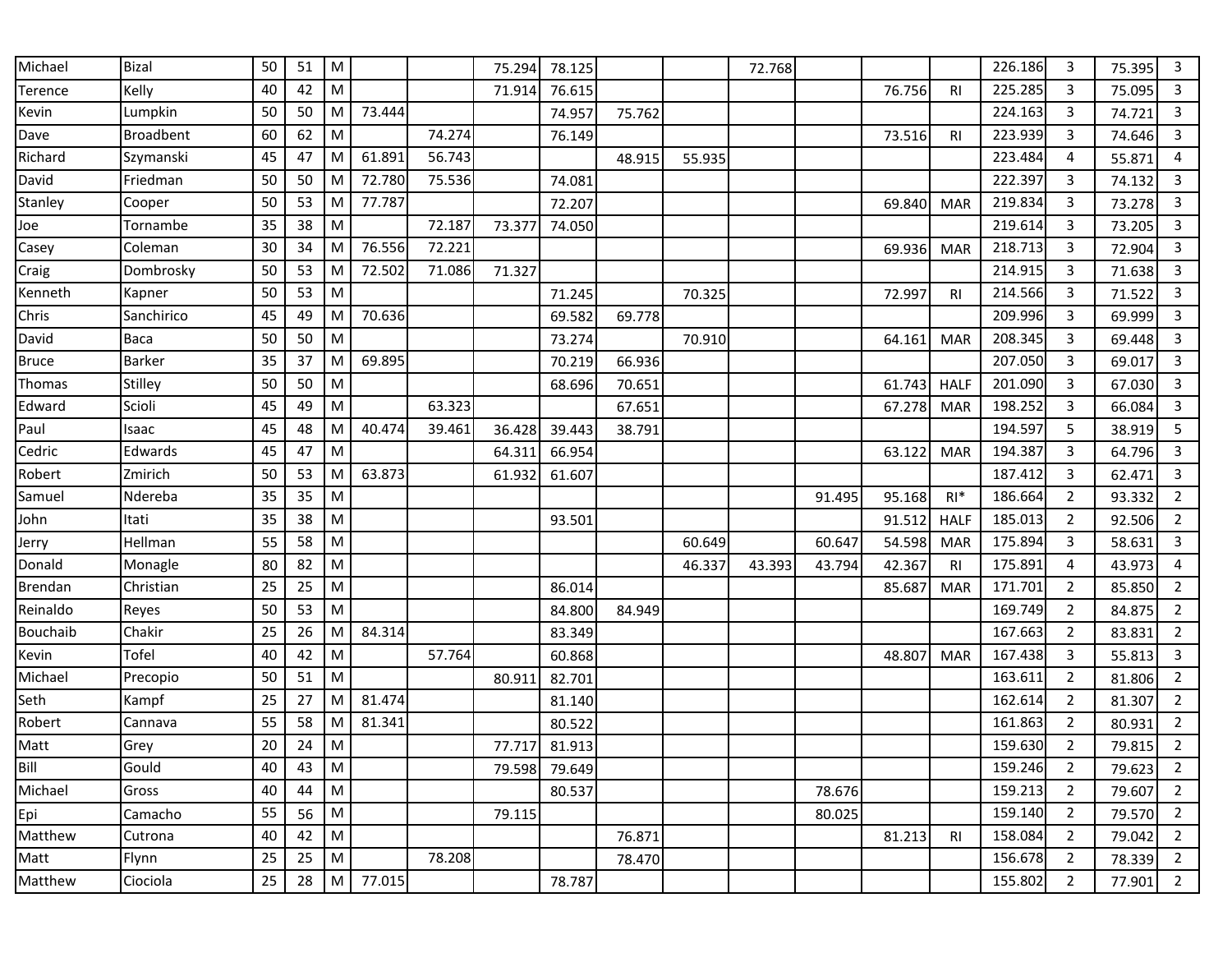| Paul          | Hines            | 55 | 57 | ${\sf M}$ |        | 76.258 |        | 77.342 |        |        |        |        |        |                | 153.600 | 2              | 76.800 | 2              |
|---------------|------------------|----|----|-----------|--------|--------|--------|--------|--------|--------|--------|--------|--------|----------------|---------|----------------|--------|----------------|
| Nace          | Mullen           | 55 | 55 | M         | 76.769 |        |        |        |        |        |        |        | 76.430 | <b>HALF</b>    | 153.199 | $\overline{2}$ | 76.599 | $\overline{2}$ |
| James         | Price            | 50 | 54 | ${\sf M}$ |        |        |        |        | 66.095 |        |        |        | 84.093 | <b>MAR</b>     | 150.188 | $\overline{2}$ | 75.094 | $\mathbf{2}$   |
| Walter        | Drag             | 60 | 61 | M         | 77.063 |        |        | 72.835 |        |        |        |        |        |                | 149.898 | $\overline{2}$ | 74.949 | $\overline{2}$ |
| Austin        | Gee              | 25 | 27 | ${\sf M}$ |        |        |        |        |        |        |        | 73.933 | 75.850 | R <sub>l</sub> | 149.783 | $\overline{2}$ | 74.891 | $\overline{2}$ |
| Rich          | Wojnar           | 35 | 39 | M         | 74.519 |        |        | 75.142 |        |        |        |        |        |                | 149.661 | 2              | 74.831 | $\overline{2}$ |
| Louie         | DeCarlo          | 25 | 28 | M         | 74.927 |        |        | 73.849 |        |        |        |        |        |                | 148.776 | $\overline{2}$ | 74.388 | $\overline{2}$ |
| Stephen       | Metraux          | 45 | 47 | M         | 75.196 |        |        | 73.577 |        |        |        |        |        |                | 148.773 | $\overline{2}$ | 74.387 | $\overline{2}$ |
| <b>Bryant</b> | <b>Nix</b>       | 45 | 47 | M         |        |        |        | 73.713 |        |        |        |        | 75.013 | R <sub>l</sub> | 148.726 | $\overline{2}$ | 74.363 | $\overline{2}$ |
| John          | Goldthorp        | 30 | 33 | M         | 75.288 |        |        | 73.368 |        |        |        |        |        |                | 148.656 | $\overline{2}$ | 74.328 | $\overline{2}$ |
| Hugh          | Biggin           | 55 | 56 | M         |        |        | 66.265 |        |        |        |        |        | 76.896 | <b>RI</b>      | 143.161 | $\overline{2}$ | 71.580 | $\mathbf{2}$   |
| Stephen       | Cottrell         | 60 | 61 | ${\sf M}$ |        |        |        |        |        |        | 70.905 |        | 71.763 | R <sub>l</sub> | 142.668 | $\overline{2}$ | 71.334 | $\overline{2}$ |
| Timothy       | Pappas           | 30 | 31 | M         |        |        | 69.326 | 70.708 |        |        |        |        |        |                | 140.035 | $\overline{2}$ | 70.017 | $\overline{2}$ |
| John          | Stelmaski        | 50 | 51 | M         | 70.625 |        |        | 69.287 |        |        |        |        |        |                | 139.912 | $\overline{2}$ | 69.956 | $\overline{2}$ |
| Duncan        | Smith            | 50 | 53 | M         |        |        | 69.477 |        |        |        | 70.423 |        |        |                | 139.899 | 2              | 69.950 | $\overline{2}$ |
| Michael       | Kaucher          | 35 | 35 | M         |        |        |        | 69.700 |        |        |        |        | 69.880 | <b>MAR</b>     | 139.580 | $\overline{2}$ | 69.790 | $\overline{2}$ |
| Rodney        | Russen           | 40 | 42 | M         |        |        |        |        |        |        |        | 68.760 | 69.864 | <b>MAR</b>     | 138.624 | $\overline{2}$ | 69.312 | $\overline{2}$ |
| Frederick     | <b>Blakelock</b> | 45 | 46 | M         | 70.768 |        |        | 67.544 |        |        |        |        |        |                | 138.312 | 2              | 69.156 | $\mathbf{2}$   |
| Michael       | <b>Bandru</b>    | 50 | 53 | M         |        |        |        | 69.583 |        |        |        |        | 65.405 | R <sub>l</sub> | 134.987 | $\overline{2}$ | 67.494 | $\overline{2}$ |
| John          | Comiskey         | 55 | 55 | ${\sf M}$ |        |        | 65.960 |        |        |        |        |        | 68.366 | <b>RI</b>      | 134.327 | 2              | 67.163 | $\overline{2}$ |
| AG            | Gillis           | 40 | 41 | M         |        |        | 64.478 | 68.719 |        |        |        |        |        |                | 133.197 | $\overline{2}$ | 66.599 | $\overline{2}$ |
| Michael       | Lo Sapio         | 30 | 31 | M         |        |        |        |        |        | 79.047 |        |        | 53.708 | <b>MAR</b>     | 132.755 | $\overline{2}$ | 66.378 | $\overline{2}$ |
| Raymond       | Christensen      | 50 | 50 | ${\sf M}$ |        | 67.017 |        |        |        |        |        | 65.389 |        |                | 132.406 | $\overline{2}$ | 66.203 | $\overline{2}$ |
| Tony          | Walter           | 50 | 54 | ${\sf M}$ |        | 63.739 |        | 68.378 |        |        |        |        |        |                | 132.117 | $\overline{2}$ | 66.059 | $\overline{2}$ |
| John          | Yersak           | 60 | 62 | ${\sf M}$ |        |        |        | 65.536 | 66.201 |        |        |        |        |                | 131.737 | $\overline{2}$ | 65.868 | $\mathbf{2}$   |
| Thomas        | Coleman          | 35 | 36 | M         | 67.515 |        |        | 64.150 |        |        |        |        |        |                | 131.665 | $\overline{2}$ | 65.833 | $\overline{2}$ |
| David         | McCorquodale     | 65 | 67 | M         |        | 65.318 |        |        | 65.923 |        |        |        |        |                | 131.241 | $\overline{2}$ | 65.621 | $\overline{2}$ |
| Charles       | Ruchalski        | 35 | 39 | ${\sf M}$ |        | 62.651 |        | 68.353 |        |        |        |        |        |                | 131.004 | $\overline{2}$ | 65.502 | $\overline{2}$ |
| Kurt          | D'Andrea         | 35 | 39 | M         | 64.678 |        |        |        |        |        |        | 66.162 |        |                | 130.840 | 2              | 65.420 | $\overline{2}$ |
| Stephen       | Clarke           | 50 | 53 | M         |        |        | 64.185 | 66.638 |        |        |        |        |        |                | 130.823 | $\overline{2}$ | 65.411 | $\mathbf{2}$   |
| Edward        | Henry            | 50 | 54 | M         |        | 63.216 |        |        | 67.038 |        |        |        |        |                | 130.254 | $\overline{2}$ | 65.127 | $\overline{2}$ |
| Richard       | Reinhart         | 60 | 63 | ${\sf M}$ |        | 64.309 |        | 63.766 |        |        |        |        |        |                | 128.075 | 2              | 64.038 | $\overline{2}$ |
| Chris         | DeLeon           | 25 | 26 | ${\sf M}$ |        |        |        | 66.426 |        |        |        |        | 60.999 | <b>MAR</b>     | 127.425 | $\overline{2}$ | 63.712 | $\overline{2}$ |
| Scott         | Morrow           | 45 | 47 | ${\sf M}$ |        | 63.784 |        |        |        |        |        |        | 61.996 | <b>MAR</b>     | 125.780 | $\overline{2}$ | 62.890 | $\overline{2}$ |
| Dan           | Uhrich           | 45 | 48 | ${\sf M}$ |        |        |        | 71.853 |        |        |        |        | 53.564 | <b>HALF</b>    | 125.417 | $\overline{2}$ | 62.708 | $\mathbf{2}$   |
| Alex          | Estrada          | 50 | 50 | ${\sf M}$ |        |        | 59.787 |        | 63.466 |        |        |        |        |                | 123.253 | $\overline{2}$ | 61.627 | $2^{\circ}$    |
| <b>Brian</b>  | Lang             | 25 | 25 | ${\sf M}$ |        |        |        | 83.742 |        |        |        |        | 38.955 | <b>MAR</b>     | 122.697 | $\overline{2}$ | 61.349 | $\overline{2}$ |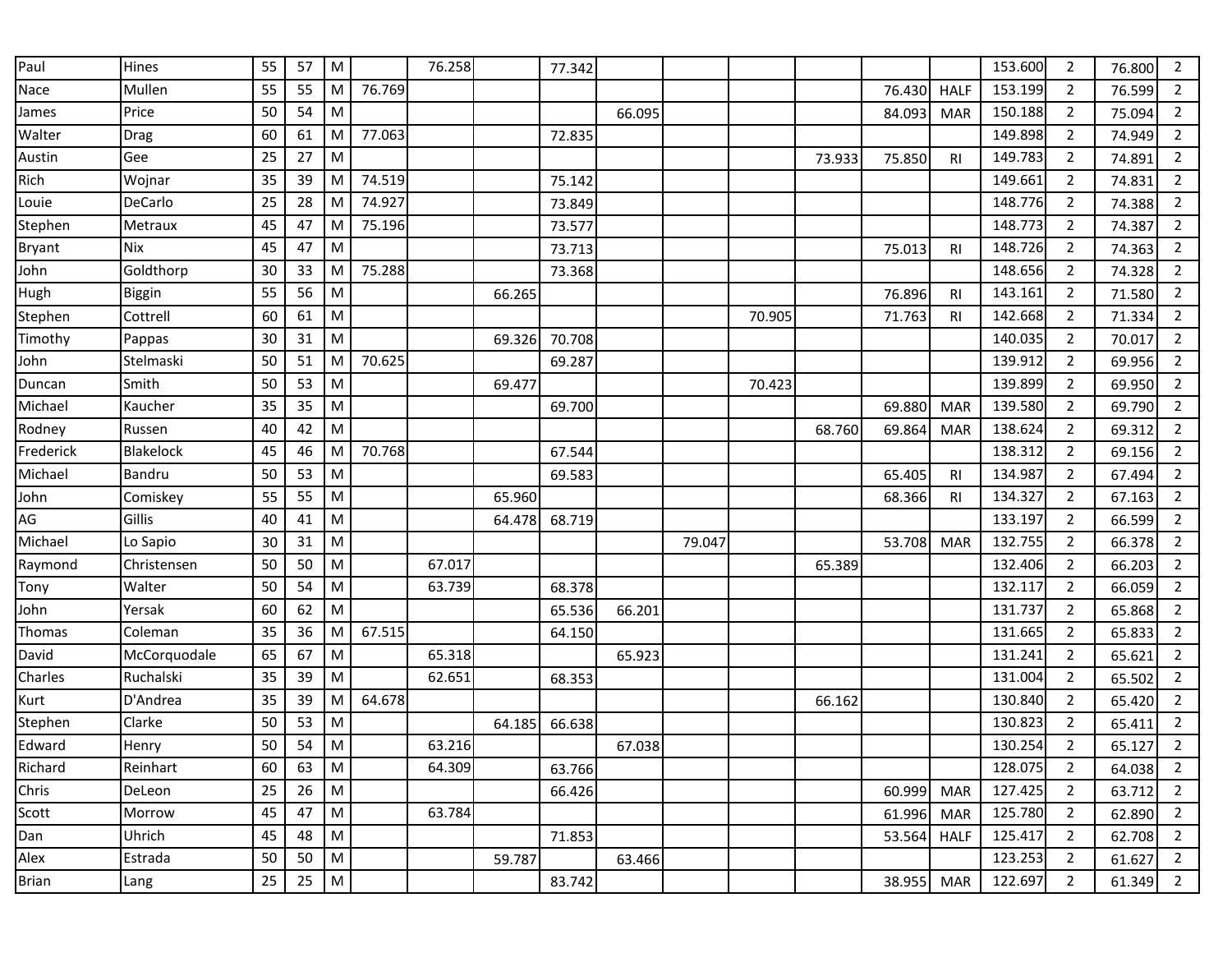| Richard      | Gardner         | 60 | 64 | M         | 62.235 |        |        | 60.088 |        |        |        |        |                | 122.323 | 2              | 61.161 | 2              |
|--------------|-----------------|----|----|-----------|--------|--------|--------|--------|--------|--------|--------|--------|----------------|---------|----------------|--------|----------------|
| Mark         | Keese           | 50 | 50 | M         | 63.305 |        | 56.816 |        |        |        |        |        |                | 120.121 | $\overline{2}$ | 60.060 | $\overline{2}$ |
| Michael      | Walsh           | 40 | 40 | M         |        | 58.709 |        | 61.224 |        |        |        |        |                | 119.933 | $\overline{2}$ | 59.966 | $\overline{2}$ |
| Ronald       | Williamson      | 45 | 46 | M         |        |        |        |        |        | 62.914 |        | 56.628 | <b>MAR</b>     | 119.542 | $\overline{2}$ | 59.771 | $\overline{2}$ |
| Gary         | Perkins         | 45 | 49 | M         |        |        |        | 61.254 |        |        |        | 57.622 | <b>MAR</b>     | 118.876 | $\overline{2}$ | 59.438 | $\overline{2}$ |
| Bill         | King            | 50 | 52 | ${\sf M}$ |        |        |        | 59.535 |        |        |        | 59.043 | <b>HALF</b>    | 118.579 | $\overline{2}$ | 59.289 | $\overline{2}$ |
| Dennis       | Murray          | 60 | 61 | M         |        |        |        | 58.689 | 59.463 |        |        |        |                | 118.152 | 2              | 59.076 | $\overline{2}$ |
| Timothy      | Damiani         | 35 | 38 | M         |        |        |        | 64.537 |        |        |        | 53.025 | <b>HALF</b>    | 117.563 | 2              | 58.781 | $\overline{2}$ |
| <b>Bruce</b> | Engle           | 60 | 60 | M         | 57.364 |        |        |        | 57.680 |        |        |        |                | 115.044 | $\overline{2}$ | 57.522 | $\overline{2}$ |
| Franco       | <b>Boffice</b>  | 45 | 47 | M         |        |        |        | 57.337 |        |        |        | 55.247 | <b>HALF</b>    | 112.584 | 2              | 56.292 | $\overline{2}$ |
| Dave         | Posocco         | 25 | 28 | ${\sf M}$ |        |        |        | 57.442 |        |        |        | 54.100 | <b>MAR</b>     | 111.542 | $\overline{2}$ | 55.771 | $\overline{2}$ |
| Leonard      | Herring         | 60 | 64 | M         |        | 52.521 |        | 54.365 |        |        |        |        |                | 106.886 | $\overline{2}$ | 53.443 | $\overline{2}$ |
| David        | Webb            | 35 | 38 | M         |        | 52.575 |        | 54.031 |        |        |        |        |                | 106.606 | 2              | 53.303 | $\overline{2}$ |
| Ralph        | McKinney        | 65 | 67 | M         | 50.567 |        |        | 48.836 |        |        |        |        |                | 99.403  | $\overline{2}$ | 49.702 | $\overline{2}$ |
| Brendan      | <b>Burke</b>    | 35 | 38 | M         | 43.954 |        |        | 51.722 |        |        |        |        |                | 95.676  | 2              | 47.838 | $\overline{2}$ |
| John         | Hull            | 35 | 36 | M         |        |        |        | 51.209 |        |        |        | 37.881 | <b>MAR</b>     | 89.090  | $\overline{2}$ | 44.545 | $\overline{2}$ |
| Barry        | Lewis           | 50 | 52 | M         |        |        |        | 87.607 |        |        |        |        |                | 87.607  | $\mathbf{1}$   | 87.607 | $\mathbf{1}$   |
| Scott        | Lebo            | 45 | 46 | M         |        |        |        |        |        | 87.444 |        |        |                | 87.444  | $\mathbf{1}$   | 87.444 | $\mathbf{1}$   |
| Joseph       | Carpenter       | 20 | 23 | M         |        |        |        |        |        |        |        | 87.423 | R <sub>l</sub> | 87.423  | $\mathbf{1}$   | 87.423 | $\mathbf{1}$   |
| Jeffery      | Hayes           | 50 | 53 | M         |        | 87.167 |        |        |        |        |        |        |                | 87.167  | 1              | 87.167 | $\mathbf{1}$   |
| Eric         | Arnold          | 20 | 22 | M         |        |        |        |        |        |        |        | 86.422 | <b>RI</b>      | 86.422  | 1              | 86.422 | $\mathbf{1}$   |
| Sean         | Stetler         | 20 | 23 | M         |        |        |        | 84.917 |        |        |        |        |                | 84.917  | 1              | 84.917 | $\mathbf{1}$   |
| Matthew      | <b>Byrne</b>    | 35 | 37 | M         |        |        |        |        |        |        |        | 84.333 | <b>MAR</b>     | 84.333  | $\mathbf{1}$   | 84.333 | $\mathbf{1}$   |
| Charles      | Shields         | 50 | 53 | M         |        |        |        |        |        |        | 84.279 |        |                | 84.279  | $\mathbf{1}$   | 84.279 | $\mathbf{1}$   |
| Gregory      | <b>Bielecki</b> | 30 | 32 | M         |        |        |        |        |        |        |        | 83.743 | <b>MAR</b>     | 83.743  | $\mathbf{1}$   | 83.743 | $\mathbf{1}$   |
| <b>Nick</b>  | Suter           | 35 | 38 | M         |        |        |        | 83.628 |        |        |        |        |                | 83.628  | 1              | 83.628 | $\mathbf{1}$   |
| Paul         | Matuszak        | 25 | 26 | M         |        |        |        |        |        |        |        | 83.355 | RI             | 83.355  | 1              | 83.355 | $\mathbf{1}$   |
| Patrick      | Hager           | 25 | 26 | M         |        |        |        | 83.245 |        |        |        |        |                | 83.245  | 1              | 83.245 | $\mathbf{1}$   |
| Michael      | Bodary          | 50 | 51 | M         | 83.131 |        |        |        |        |        |        |        |                | 83.131  | 1              | 83.131 | $\mathbf{1}$   |
| Tim          | Schuler         | 45 | 49 | M         |        |        |        |        |        |        |        | 82.945 | <b>HALF</b>    | 82.945  | 1              | 82.945 | $\mathbf{1}$   |
| Greg         | Dykstra         | 45 | 45 | M         | 82.461 |        |        |        |        |        |        |        |                | 82.461  | 1              | 82.461 | $\mathbf{1}$   |
| Bill         | Steele          | 20 | 21 | ${\sf M}$ |        |        |        | 82.449 |        |        |        |        |                | 82.449  | 1              | 82.449 | $\mathbf{1}$   |
| Zachary      | Israel          | 15 | 18 | ${\sf M}$ |        |        |        |        |        |        |        | 82.290 | RI             | 82.290  | $\mathbf{1}$   | 82.290 | $\mathbf{1}$   |
| Jeffrey      | <b>Smeiles</b>  | 20 | 24 | ${\sf M}$ |        |        |        | 82.268 |        |        |        |        |                | 82.268  | 1              | 82.268 | $\mathbf{1}$   |
| Jossi        | Fritz-Mauer     | 25 | 28 | ${\sf M}$ |        |        |        |        |        |        |        | 81.904 | <b>HALF</b>    | 81.904  | $\mathbf{1}$   | 81.904 | $\mathbf{1}$   |
| Gene         | <b>Dykes</b>    | 60 | 64 | ${\sf M}$ |        |        |        |        |        |        | 81.764 |        |                | 81.764  | $\mathbf{1}$   | 81.764 | $\mathbf{1}$   |
| Charles      | Larsen          | 20 | 22 | ${\sf M}$ |        |        |        |        |        |        |        | 81.083 | R <sub>l</sub> | 81.083  | $\mathbf{1}$   | 81.083 | $\mathbf{1}$   |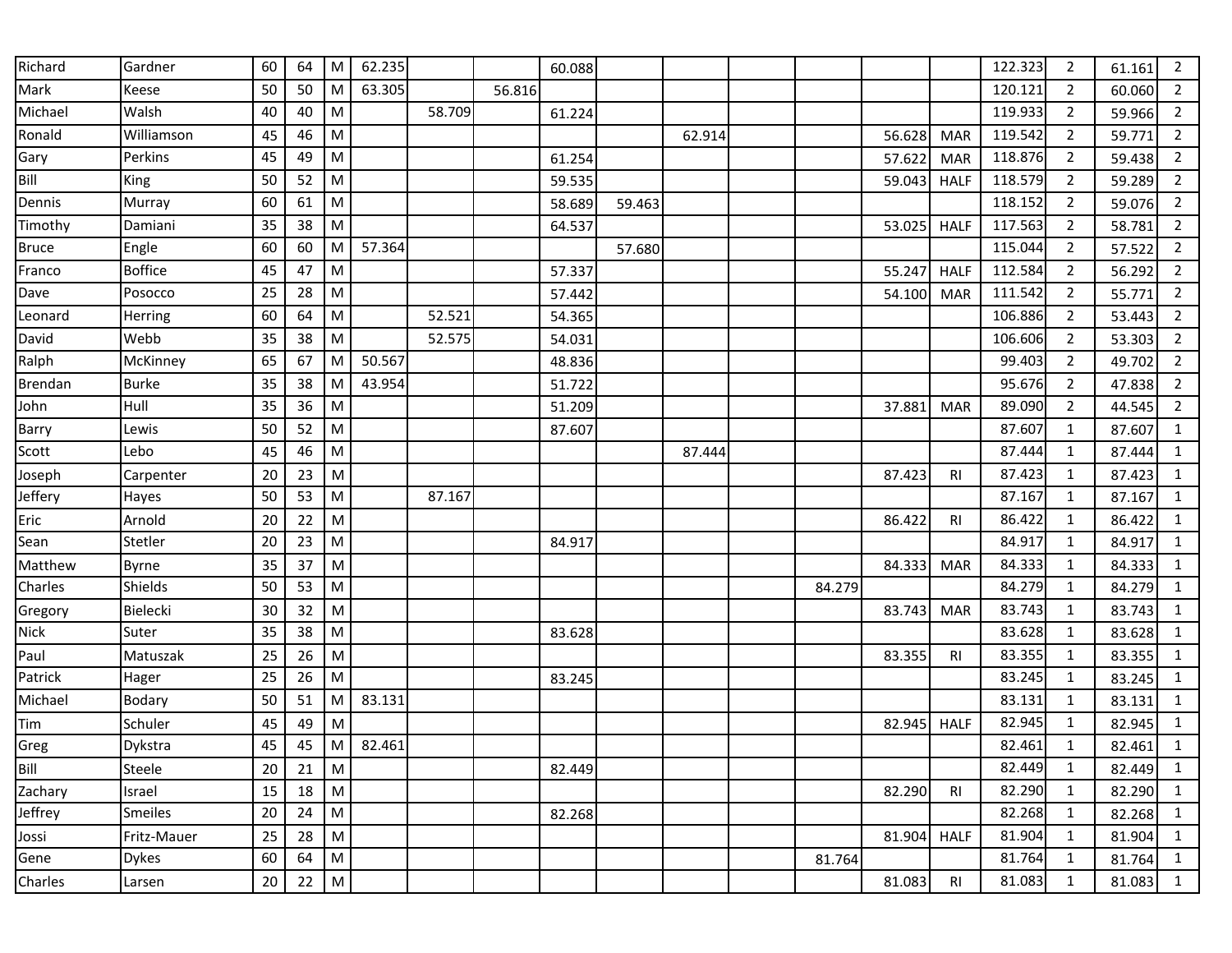| Justin       | Winters         | 25 | 26 | M         | 80.962 |        |        |        |        |        |        |        |        |            | 80.962 | 1            | 80.962 | 1            |
|--------------|-----------------|----|----|-----------|--------|--------|--------|--------|--------|--------|--------|--------|--------|------------|--------|--------------|--------|--------------|
| Ryan         | Bair            | 25 | 25 | M         |        |        |        | 80.942 |        |        |        |        |        |            | 80.942 | 1            | 80.942 | $\mathbf{1}$ |
| Steven       | Rook            | 60 | 63 | ${\sf M}$ |        |        | 80.374 |        |        |        |        |        |        |            | 80.374 | $\mathbf{1}$ | 80.374 | $\mathbf{1}$ |
| Chris        | Heisey          | 20 | 22 | M         |        |        |        | 79.856 |        |        |        |        |        |            | 79.856 | $\mathbf{1}$ | 79.856 | $\mathbf{1}$ |
| Johnny       | King-Marino     | 50 | 51 | M         |        |        |        |        |        |        |        | 79.768 |        |            | 79.768 | $\mathbf{1}$ | 79.768 | $\mathbf{1}$ |
| Richard      | Angelillo       | 30 | 33 | M         |        |        |        | 79.708 |        |        |        |        |        |            | 79.708 | 1            | 79.708 | $\mathbf{1}$ |
| Dennis       | O'Connor        | 25 | 25 | M         |        |        |        | 79.707 |        |        |        |        |        |            | 79.707 | 1            | 79.707 | $\mathbf{1}$ |
| Harrison     | Morris          | 10 | 14 | M         | 79.682 |        |        |        |        |        |        |        |        |            | 79.682 | 1            | 79.682 | $\mathbf{1}$ |
| Enos         | Benbow          | 30 | 30 | M         |        |        |        | 79.469 |        |        |        |        |        |            | 79.469 | 1            | 79.469 | $\mathbf{1}$ |
| Ron          | <b>Brock</b>    | 35 | 39 | M         |        |        |        |        | 79.288 |        |        |        |        |            | 79.288 | $\mathbf{1}$ | 79.288 | $\mathbf{1}$ |
| Justin       | Simard          | 25 | 28 | ${\sf M}$ |        |        |        |        |        |        |        |        | 79.237 | <b>MAR</b> | 79.237 | 1            | 79.237 | $\mathbf{1}$ |
| Scott        | <b>Brockett</b> | 45 | 48 | M         |        |        | 78.732 |        |        |        |        |        |        |            | 78.732 | $\mathbf{1}$ | 78.732 | $\mathbf{1}$ |
| Chris        | Steenkamer      | 15 | 18 | M         |        |        |        |        | 78.601 |        |        |        |        |            | 78.601 | 1            | 78.601 | $\mathbf{1}$ |
| Daniel       | Suher           | 25 | 25 | M         | 78.499 |        |        |        |        |        |        |        |        |            | 78.499 | 1            | 78.499 | $\mathbf{1}$ |
| Rob          | Jones           | 40 | 44 | M         |        |        |        |        |        |        |        |        | 78.317 | <b>RI</b>  | 78.317 | 1            | 78.317 | $\mathbf{1}$ |
| Jeffrey      | Kirchner        | 50 | 53 | M         |        |        |        |        |        |        |        |        | 78.174 | RI         | 78.174 | 1            | 78.174 | $\mathbf{1}$ |
| Dwayne       | Brown           | 30 | 34 | M         |        |        |        | 77.707 |        |        |        |        |        |            | 77.707 | $\mathbf{1}$ | 77.707 | $\mathbf{1}$ |
| <b>Brian</b> | Hager           | 25 | 28 | M         |        |        |        | 77.300 |        |        |        |        |        |            | 77.300 | 1            | 77.300 | $\mathbf{1}$ |
| George       | Joseph          | 50 | 54 | M         |        |        |        | 76.861 |        |        |        |        |        |            | 76.861 | $\mathbf{1}$ | 76.861 | $\mathbf{1}$ |
| Greg         | Vitali          | 55 | 55 | M         |        |        | 76.250 |        |        |        |        |        |        |            | 76.250 | 1            | 76.250 | $\mathbf{1}$ |
| Keith        | Straw           | 55 | 57 | M         |        |        |        |        |        |        |        |        | 76.026 | <b>MAR</b> | 76.026 | 1            | 76.026 | $\mathbf{1}$ |
| Andy         | Jakubowitch     | 30 | 34 | M         |        |        |        |        |        | 75.584 |        |        |        |            | 75.584 | $\mathbf{1}$ | 75.584 | $\mathbf{1}$ |
| Francis      | Coyne           | 25 | 27 | M         |        |        |        |        |        |        |        |        | 75.418 | <b>MAR</b> | 75.418 | $\mathbf{1}$ | 75.418 | $\mathbf{1}$ |
| Michael      | Francis         | 35 | 35 | M         |        |        |        | 75.307 |        |        |        |        |        |            | 75.307 | $\mathbf{1}$ | 75.307 | $\mathbf{1}$ |
| Thomas       | Devlin          | 30 | 30 | M         | 74.472 |        |        |        |        |        |        |        |        |            | 74.472 | 1            | 74.472 | $\mathbf{1}$ |
| Kevin        | <b>Brake</b>    | 45 | 48 | M         |        | 73.901 |        |        |        |        |        |        |        |            | 73.901 | 1            | 73.901 | $\mathbf{1}$ |
| Victor       | Zwolak          | 70 | 73 | M         |        |        |        |        | 73.596 |        |        |        |        |            | 73.596 | 1            | 73.596 | $\mathbf{1}$ |
| Jon          | Cohen           | 50 | 59 | M         |        |        |        |        |        |        | 73.259 |        |        |            | 73.259 | $\mathbf{1}$ | 73.259 | $\mathbf{1}$ |
| David        | James           | 60 | 60 | M         |        | 73.103 |        |        |        |        |        |        |        |            | 73.103 | $\mathbf{1}$ | 73.103 | $\mathbf{1}$ |
| Vincent      | Delguercio      | 60 | 60 | M         |        |        |        | 73.009 |        |        |        |        |        |            | 73.009 | 1            | 73.009 | $\mathbf{1}$ |
| Dermot       | Anderson        | 50 | 51 | M         |        |        |        |        |        | 72.807 |        |        |        |            | 72.807 | $\mathbf{1}$ | 72.807 | $\mathbf{1}$ |
| Mick         | Donnelly        | 40 | 42 | ${\sf M}$ |        |        |        |        |        | 72.788 |        |        |        |            | 72.788 | 1            | 72.788 | $\mathbf{1}$ |
| Joe          | Frabizzio       | 40 | 40 | M         | 72.478 |        |        |        |        |        |        |        |        |            | 72.478 | $\mathbf{1}$ | 72.478 | $\mathbf{1}$ |
| William      | Kampf           | 50 | 54 | ${\sf M}$ |        |        | 72.379 |        |        |        |        |        |        |            | 72.379 | $\mathbf{1}$ | 72.379 | $\mathbf{1}$ |
| Anthony      | Pugliese        | 50 | 52 | M         | 72.209 |        |        |        |        |        |        |        |        |            | 72.209 | $\mathbf{1}$ | 72.209 | $\mathbf{1}$ |
| Mike         | Gozdan          | 40 | 44 | ${\sf M}$ |        |        |        | 72.144 |        |        |        |        |        |            | 72.144 | $\mathbf{1}$ | 72.144 | $\mathbf{1}$ |
| Dominic      | Lizzio          | 25 | 29 | ${\sf M}$ | 71.494 |        |        |        |        |        |        |        |        |            | 71.494 | $\mathbf{1}$ | 71.494 | $\mathbf{1}$ |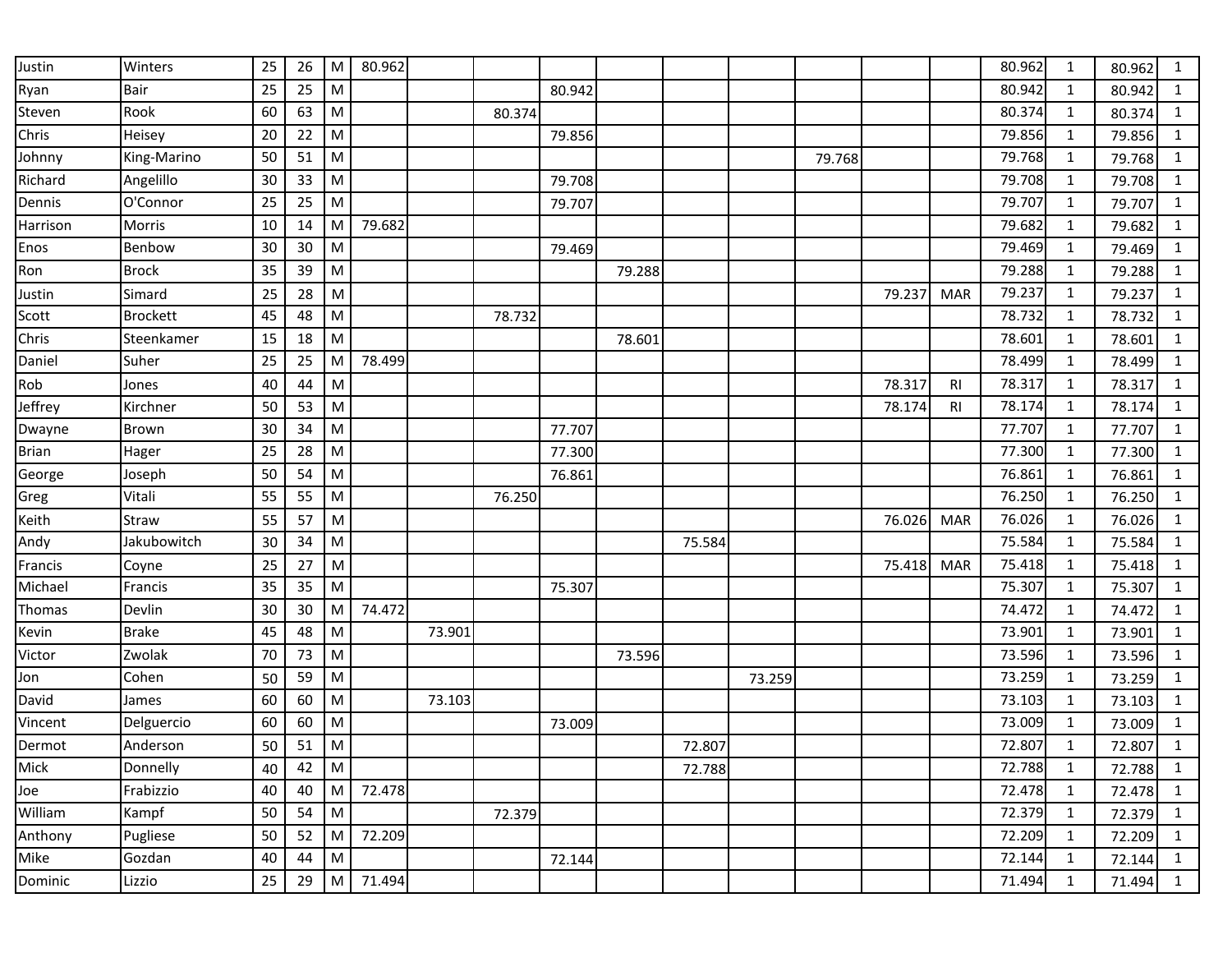| Jason        | Wiley         | 35 | 39 | ${\sf M}$                                                                                                  |        |        |        |        |        |        |        | 71.008      | <b>MAR</b>  | 71.008 | 1            | 71.008 | $\mathbf{1}$ |
|--------------|---------------|----|----|------------------------------------------------------------------------------------------------------------|--------|--------|--------|--------|--------|--------|--------|-------------|-------------|--------|--------------|--------|--------------|
| Jason        | Hewitt        | 30 | 34 | $\mathsf{M}% _{T}=\mathsf{M}_{T}\!\left( a,b\right) ,\ \mathsf{M}_{T}=\mathsf{M}_{T}\!\left( a,b\right) ,$ |        |        |        |        |        | 70.435 |        |             |             | 70.435 | 1            | 70.435 | $\mathbf{1}$ |
| David        | Satterthwaite | 50 | 52 | ${\sf M}$                                                                                                  |        |        |        |        |        |        |        | 70.429      | <b>HALF</b> | 70.429 | $\mathbf{1}$ | 70.429 | $\mathbf{1}$ |
| Ward         | King          | 60 | 60 | M                                                                                                          | 70.066 |        |        |        |        |        |        |             |             | 70.066 | $\mathbf{1}$ | 70.066 | $\mathbf{1}$ |
| Kyle         | Tarry         | 25 | 26 | M                                                                                                          |        | 70.024 |        |        |        |        |        |             |             | 70.024 | 1            | 70.024 | $\mathbf{1}$ |
| James        | Durkin        | 70 | 74 | M                                                                                                          |        |        |        |        | 69.821 |        |        |             |             | 69.821 | 1            | 69.821 | $\mathbf{1}$ |
| Joseph       | Petty         | 15 | 16 | M                                                                                                          |        |        |        | 69.244 |        |        |        |             |             | 69.244 | 1            | 69.244 | $\mathbf{1}$ |
| Mike         | Koons         | 35 | 37 | ${\sf M}$                                                                                                  |        |        |        | 69.151 |        |        |        |             |             | 69.151 | 1            | 69.151 | $\mathbf{1}$ |
| Nicholas     | Angelina      | 15 | 17 | M                                                                                                          |        |        |        | 69.101 |        |        |        |             |             | 69.101 | $\mathbf{1}$ | 69.101 | $\mathbf{1}$ |
| Dan          | Fannon        | 50 | 54 | ${\sf M}$                                                                                                  |        |        |        | 68.573 |        |        |        |             |             | 68.573 | $\mathbf{1}$ | 68.573 | $\mathbf{1}$ |
| Christopher  | James         | 35 | 38 | M                                                                                                          |        |        |        |        |        | 68.528 |        |             |             | 68.528 | $\mathbf{1}$ | 68.528 | $\mathbf{1}$ |
| Aaron        | Mulder        | 35 | 37 | M                                                                                                          |        |        |        | 68.525 |        |        |        |             |             | 68.525 | $\mathbf{1}$ | 68.525 | $\mathbf{1}$ |
| Mike         | Fecik         | 25 | 27 | M                                                                                                          |        |        |        | 68.055 |        |        |        |             |             | 68.055 | 1            | 68.055 | $\mathbf{1}$ |
| Joseph       | Rodio         | 50 | 51 | $\mathsf{M}% _{T}=\mathsf{M}_{T}\!\left( a,b\right) ,\ \mathsf{M}_{T}=\mathsf{M}_{T}\!\left( a,b\right) ,$ |        |        |        | 67.838 |        |        |        |             |             | 67.838 | $\mathbf{1}$ | 67.838 | $\mathbf{1}$ |
| Neil         | Somers        | 30 | 31 | ${\sf M}$                                                                                                  |        |        |        |        |        | 65.946 |        |             |             | 65.946 | $\mathbf{1}$ | 65.946 | $\mathbf{1}$ |
| Joseph       | Kelly         | 30 | 30 | M                                                                                                          |        |        |        |        |        |        |        | 64.579      | <b>MAR</b>  | 64.579 | 1            | 64.579 | $\mathbf{1}$ |
| Paul         | Peters        | 35 | 36 | ${\sf M}$                                                                                                  |        |        |        |        |        |        |        | 64.282      | <b>MAR</b>  | 64.282 | $\mathbf{1}$ | 64.282 | $\mathbf{1}$ |
| Harry        | Rimmer        | 60 | 64 | M                                                                                                          |        |        |        | 64.007 |        |        |        |             |             | 64.007 | 1            | 64.007 | $\mathbf{1}$ |
| Nick         | Simonetti     | 50 | 54 | ${\sf M}$                                                                                                  |        |        |        |        |        |        |        | 63.879      | <b>MAR</b>  | 63.879 | 1            | 63.879 | $\mathbf{1}$ |
| <b>Brian</b> | Leonard       | 45 | 46 | M                                                                                                          |        | 63.232 |        |        |        |        |        |             |             | 63.232 | 1            | 63.232 | $\mathbf{1}$ |
| Mike         | Wilcox        | 40 | 40 | ${\sf M}$                                                                                                  |        |        |        |        |        |        |        | 63.111      | <b>MAR</b>  | 63.111 | $\mathbf{1}$ | 63.111 | $\mathbf{1}$ |
| <b>Brian</b> | Salzberg      | 70 | 70 | ${\sf M}$                                                                                                  |        |        |        |        |        |        |        | 63.108      | <b>RI</b>   | 63.108 | $\mathbf{1}$ | 63.108 | $\mathbf{1}$ |
| Kevin        | Peter         | 45 | 47 | M                                                                                                          |        |        |        | 62.739 |        |        |        |             |             | 62.739 | 1            | 62.739 | $\mathbf{1}$ |
| Thomas       | <b>Starrs</b> | 20 | 22 | ${\sf M}$                                                                                                  |        |        |        |        |        |        |        | 62.621      | <b>HALF</b> | 62.621 | $\mathbf{1}$ | 62.621 | $\mathbf{1}$ |
| Kevin        | Kelly         | 60 | 60 | M                                                                                                          |        | 62.564 |        |        |        |        |        |             |             | 62.564 | 1            | 62.564 | $\mathbf{1}$ |
| Jeremy       | <b>Brady</b>  | 20 | 24 | M                                                                                                          |        |        | 62.317 |        |        |        |        |             |             | 62.317 | $\mathbf{1}$ | 62.317 | $\mathbf{1}$ |
| Joseph       | Palese        | 45 | 49 | $\mathsf{M}% _{T}=\mathsf{M}_{T}\!\left( a,b\right) ,\ \mathsf{M}_{T}=\mathsf{M}_{T}\!\left( a,b\right) ,$ |        |        |        | 61.721 |        |        |        |             |             | 61.721 | 1            | 61.721 | $\mathbf{1}$ |
| Nikolas      | Toocheck      |    | 9  | M                                                                                                          |        |        |        |        |        | 61.538 |        |             |             | 61.538 | $\mathbf{1}$ | 61.538 | $\mathbf{1}$ |
| Larry        | Friedman      | 55 | 55 | ${\sf M}$                                                                                                  |        |        |        |        |        |        |        | 61.392      | <b>MAR</b>  | 61.392 | $\mathbf{1}$ | 61.392 | $\mathbf{1}$ |
| Xinran       | Li            | 35 | 39 | M                                                                                                          |        |        | 61.008 |        |        |        |        |             |             | 61.008 | 1            | 61.008 | $\mathbf{1}$ |
| Dennis       | Hagan         | 25 | 28 | ${\sf M}$                                                                                                  |        |        |        |        |        |        |        | 60.394      | <b>HALF</b> | 60.394 | $\mathbf{1}$ | 60.394 | $\mathbf{1}$ |
| Richard      | <b>Brown</b>  | 60 | 63 | ${\sf M}$                                                                                                  |        |        |        |        |        |        | 60.129 |             |             | 60.129 | 1            | 60.129 | $\mathbf{1}$ |
| Edward       | Maher         | 55 | 58 | ${\sf M}$                                                                                                  | 59.836 |        |        |        |        |        |        |             |             | 59.836 | $\mathbf{1}$ | 59.836 | $\mathbf{1}$ |
| Tatsunori    | Suzuki        | 40 | 44 | ${\sf M}$                                                                                                  |        |        |        |        |        |        |        | 59.507      | <b>MAR</b>  | 59.507 | $\mathbf{1}$ | 59.507 | $\mathbf{1}$ |
| Carl         | Grossman      | 65 | 65 | ${\sf M}$                                                                                                  |        |        |        | 57.739 |        |        |        |             |             | 57.739 | $\mathbf{1}$ | 57.739 | $\mathbf{1}$ |
| William      | Reis          | 50 | 52 | ${\sf M}$                                                                                                  |        |        |        | 57.541 |        |        |        |             |             | 57.541 | 1            | 57.541 | $\mathbf{1}$ |
| Gregory      | Cully         | 25 | 27 | ${\sf M}$                                                                                                  |        |        |        |        |        |        |        | 57.362 HALF |             | 57.362 | 1            | 57.362 | $\mathbf{1}$ |